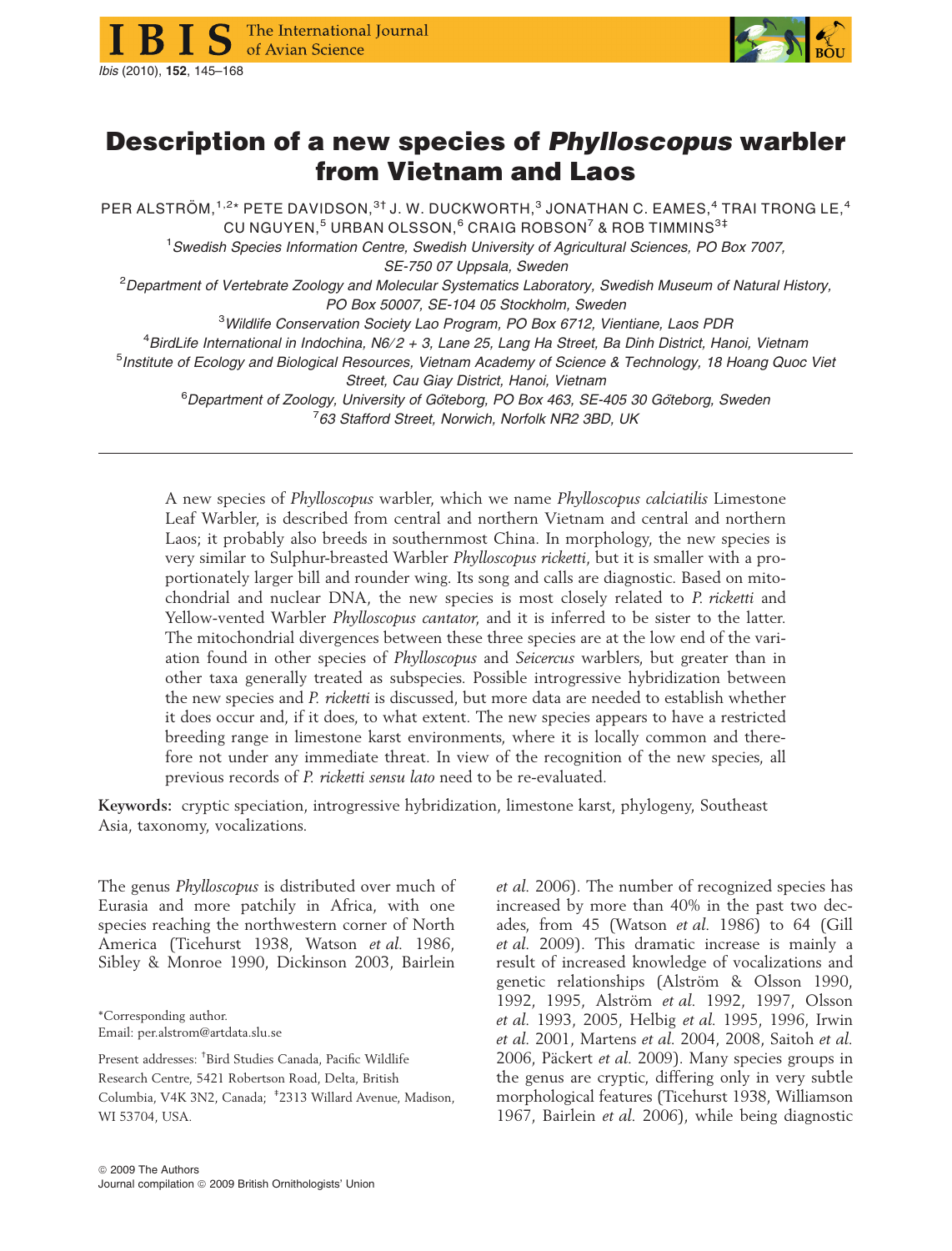vocally. Studies of DNA have also revealed that the genus Phylloscopus is not monophyletic, as a consequence of Seicercus warblers being nested within Phylloscopus (e.g. Olsson et al. 2004, 2005, Päckert et al. 2004).

The Sulphur-breasted Warbler Phylloscopus ricketti has been considered to breed in south and central China and winter in Thailand, Laos and Vietnam (Watson et al. 1986, Cheng 1987, Robson 2000, Bairlein et al. 2006, Fig. 1). In the mid-1990s, birds very similar in morphology to P. ricketti were observed, often commonly, in Vietnam and Laos under conditions suggesting local breeding. Localities included: (1) the Phong Nha sector of Phong Nha-Ke Bang National Park, Quang Binh Province, Central Annam, Vietnam, in July 1994 [N.C. (Cu Nguyen<sup>1</sup>), J.C.E., L.T.T. (Trai Trong Le<sup>1</sup>)] and again on 24 April 1995 (C.R., U.O.); and (2) the Nadi and Sayphou Loyang limestone areas, Bolikhamxai Province, on the border of north and central Laos during May 1995 (R.J.T.) (Fig. 1). A number of recordings of songs and calls were made, and later transcriptions of these were published under the name P. ricketti (Robson 2000). R.J.T. also recorded singing birds; the recordings were sent to P.A., who commented that, on the basis of these recordings, the birds appeared to represent a taxon distinct from P. ricketti (Duckworth et al. 1998).

Given the apparent novelty of the birds in central Indochina, further fieldwork was undertaken. On 29 June 1996, N.C., J.C.E. and L.T.T. collected two specimens, one adult male and one juvenile male, in Phong Nha-Ke Bang National Park. These were later donated to The Natural History Museum, Tring, UK. In mid- to late February 1998, within Hin Namno National Protected Area, Khammouan Province, central Laos (Fig. 1), P.D. found the putative new taxon to be locally common and territorial. He recorded some birds, and caught, measured and photographed one bird (Fig. 2d,g). Following this, P.A. visited the Phong Nha-Ke Bang National Park on 12–15 April 2004 to study the population discovered 10 years earlier. He observed approximately 15 birds: the songs of nine individuals were recorded and two individuals were caught, blood-sampled, measured and photographed (Fig. 2c).

To evaluate whether the putative new taxon is consistently different from P. ricketti (which it resembles in plumage) and Yellow-vented Warbler Phylloscopus cantator (which is closely related to P. ricketti: Päckert et al. 2004, Olsson et al. 2005), as well as whether part of the Chinese breeding range of P. ricketti is in fact attributable to the unknown warbler, we have collected data from approximately 20 localities in southern Asia during the breeding season. These data show broadly congruent differences in morphometrics, vocalizations and mitochondrial DNA between the unknown Indochinese taxon, the Chinese P. ricketti and the more westerly distributed P. cantator. All three taxa are essentially allopatric/parapatric, although there are perhaps indications of range overlap and introgressive hybridization between the unknown warbler and P. ricketti in Guangxi Province in southern China (see below). Although there are still gaps in our knowledge regarding the distribution and level of interaction among these three taxa, we consider the Indochinese warbler to be sufficiently distinct to merit recognition as a new species, which we formally describe below. For reasons of clarity, in the intervening text we refer to this new species as the Limestone Leaf Warbler, the name alluding to the fact that this species is strongly associated with limestone karst.

# MATERIAL AND METHODS

# Morphology

The Limestone Leaf Warbler was studied in the field mainly in: (1) the Phong Nha sector of Phong Nha-Ke Bang National Park, Vietnam (c. 17°24'N, 106°23'E), (2) Nadi limestone (c. 18°20'N, 104°35'E) and Sayphou Loyang (c. 18°17'N, 104°40'E), Bolikhamxai Province, north/central Laos, and (3) Hin Namno National Protected Area, Khammouan Province, central Laos (17°15'– 17°40'N, 105°43'–106°09'E) (Fig. 1, Supporting Information Table S1).

One adult and one juvenile male (aged by plumage, sexed internally) were collected in Phong Nha-Ke Bang on 29 June 1996. These specimens are deposited at The Natural History Museum, Tring, UK (BMNH), where we compared them with a series of *P. ricketti*. Further, two males (sexed by song and strong response to playback) were caught at the same locality on 14 April 2004, and one male (sexed by song and strong response

<sup>&</sup>lt;sup>1</sup>In Vietnam, family names are placed before given names; however, to conform with the standards in the scientific literature, the order is reversed in the list of authors.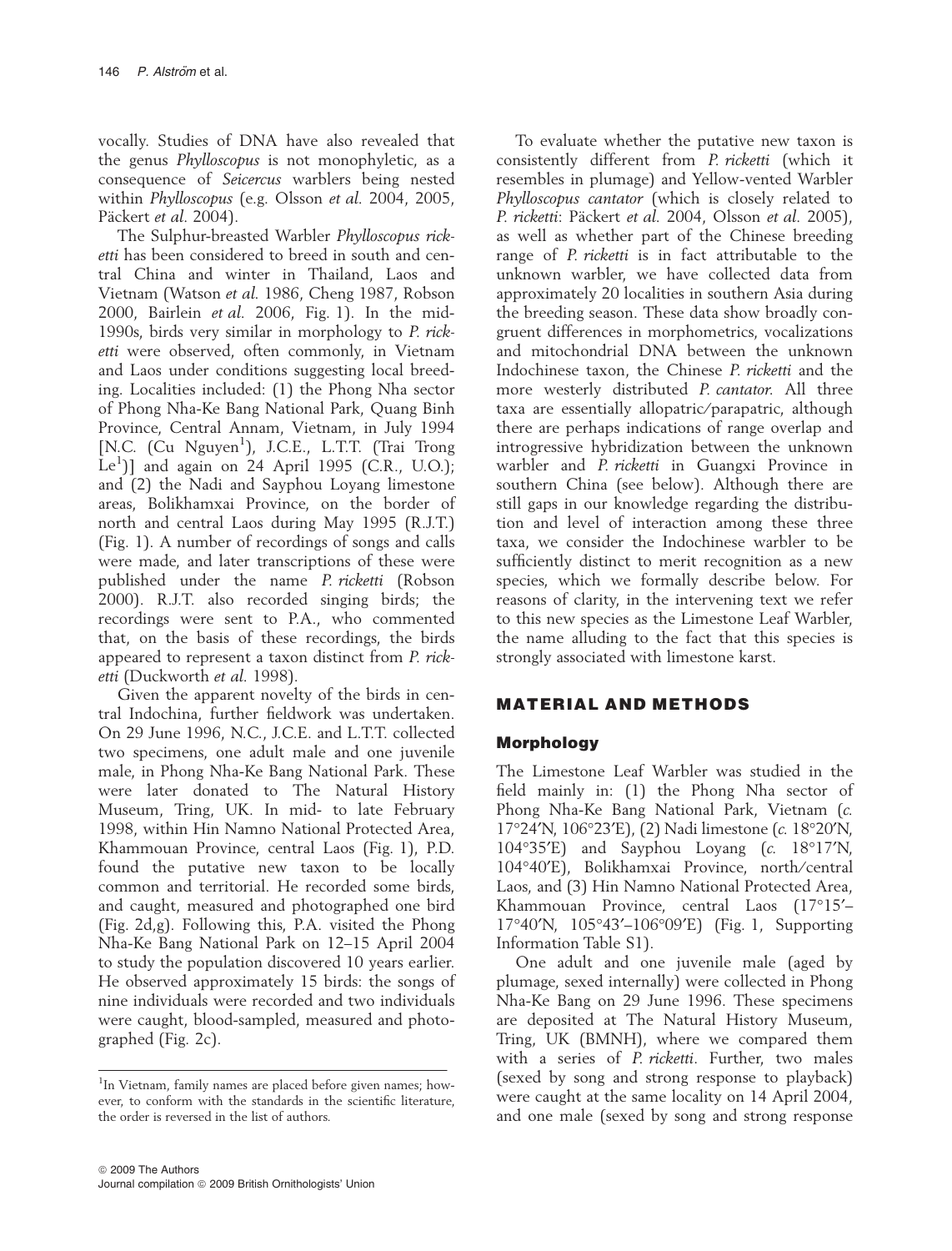

Figure 1. (a) Distribution of verified breeding season samples of Phylloscopus calciatilis and Phylloscopus ricketti, and breeding record samples of Phylloscopus cantator pernotus (Laos) and a DNA sample of Phylloscopus cantator cantator (Nepal). Records from Diding Headwater Nature Reserve are from the non-breeding season. (b) Distribution of records of Phylloscopus calciatilis. Black areas represent karst limestone.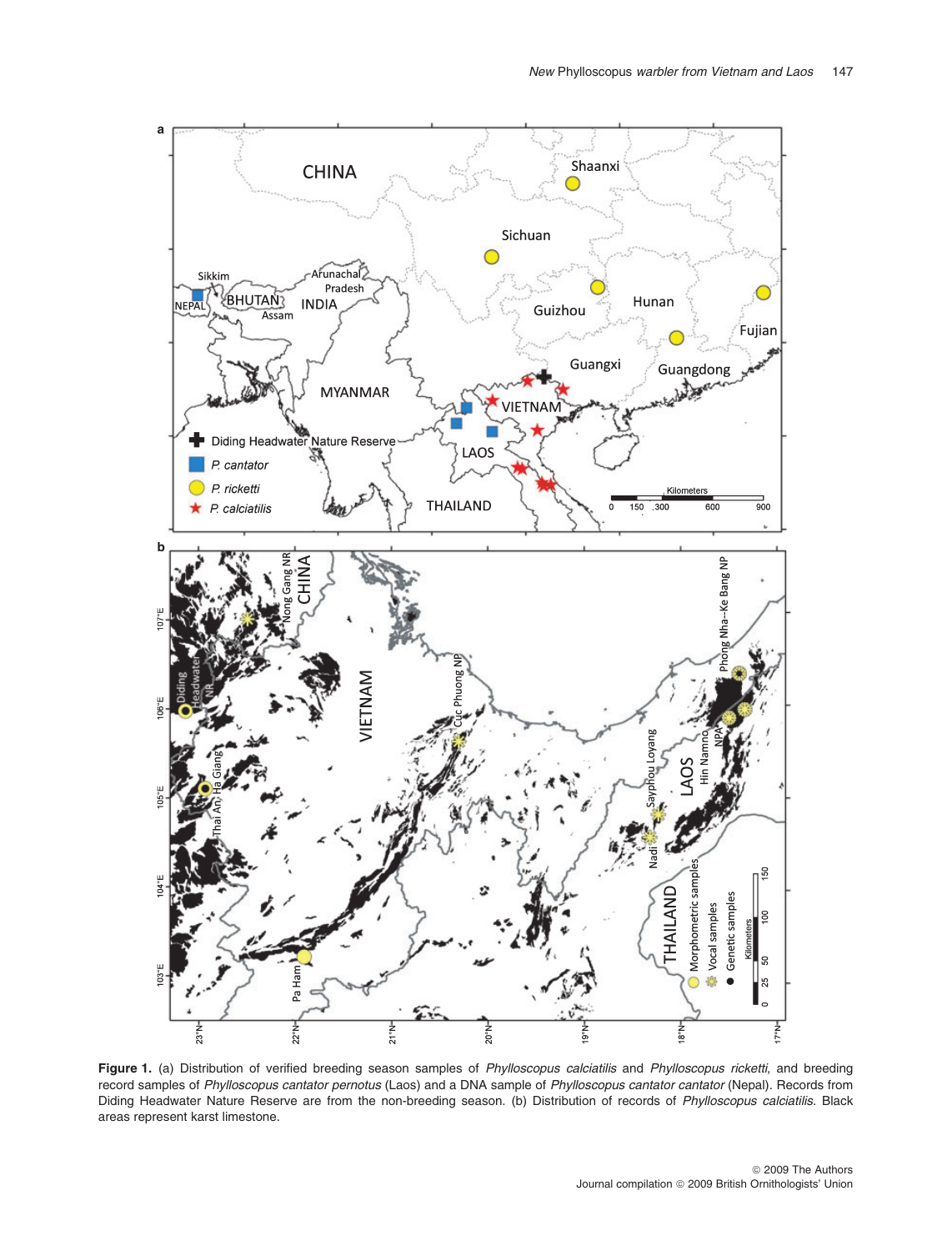

Figure 2. Phylloscopus calciatilis: (a) Ha Giang Province, Vietnam, 1 June (NRM 20086529; U. Johansson/Swedish Museum of Natural History); (b) Ha Giang Province, Vietnam, 5 June (NRM 20086571; U. Johansson/Swedish Museum of Natural History); (c) Phong Nha-Ke Bang National Park, Quang Binh Province, Vietnam, mid-April (NRM 20047134; P. Alström, from video); (d) Hin Namno National Protected Area, mid/late February (P. Davidson); (e) Phylloscopus ricketti, Sichuan, China, early May (NRM 20037006; U. Olsson); (f) Phylloscopus goodsoni goodsoni Ba Bao Shan, 1 May (P. Leader); (g) same individual as in d; (h) same individual as in a; (i) same individual as in e; (j) same individual as in f.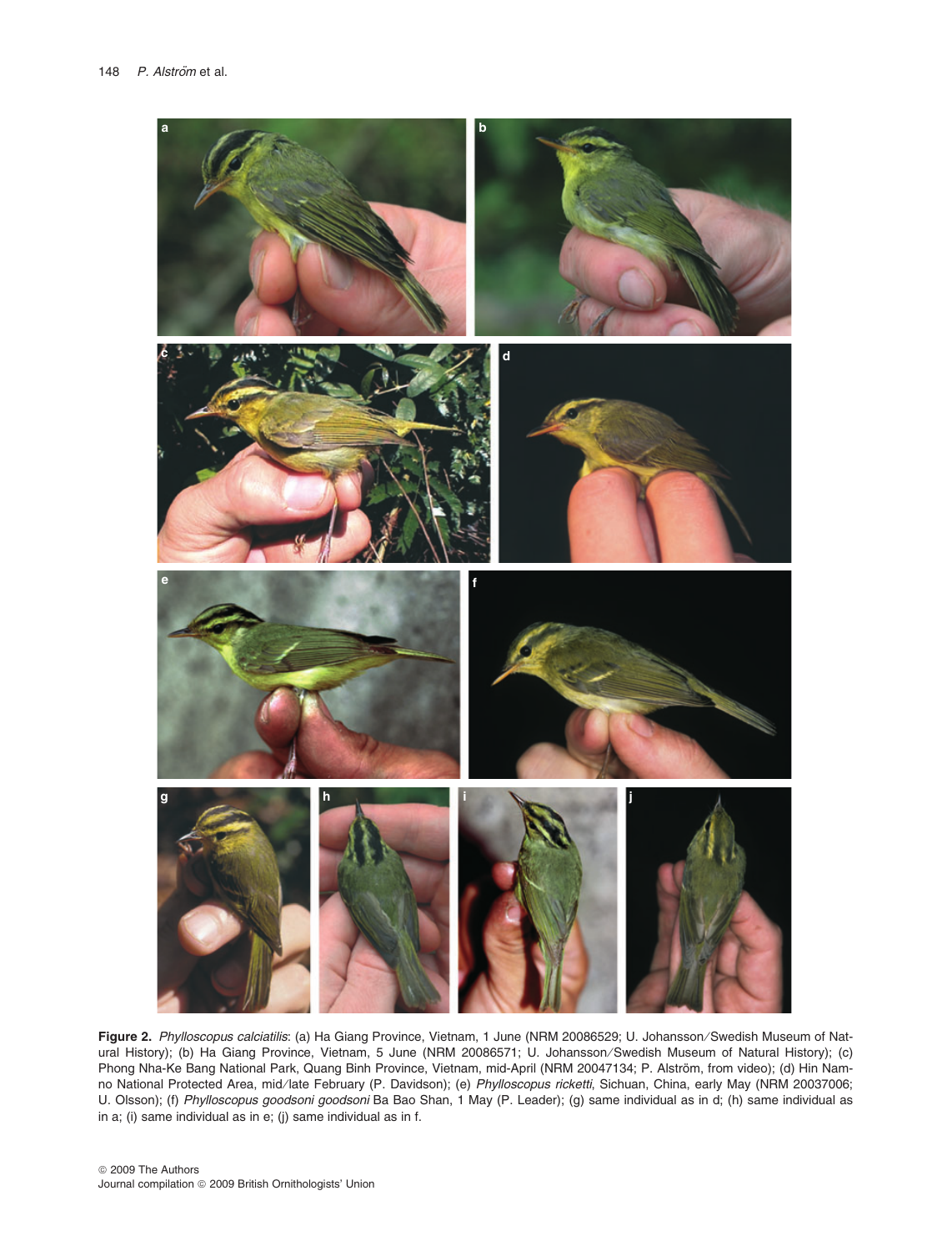to playback) was caught in the Hin Namno National Protected Area on 28 February 1998. One further specimen (male), collected at Thai An Commune, Quan Ba district, Ha Giang Province, East Tonkin, Vietnam (22°57′N, 105°06′E), on 31 May 2008, and photographs of three additional birds caught at the same locality between 1 and 5 June 2008 (Fig. 1, Supporting Information Table S1), are deposited in the Swedish Museum of Natural History, Stockholm, and were also examined. One female appearing to match the Limestone Leaf Warbler based on measurements and wing formula, collected at Pa Ham, Lai Chau Province, West Tonkin, Vietnam (c. 21°55'N, 103-14¢E), on 7 April 1929, lodged in The Field Museum, Chicago (FMNH), was also examined (Fig. 1, Supporting Information Table S1).

Phylloscopus ricketti was studied on the breeding grounds in China on Emei Shan (mountain), Sichuan Province (c. 29°35'N, 103°11'E; May 1986, 1987, 1989, 1992, 1994), on Wuyi Shan, Fujian Province [at the species' type locality, Guadun (= Kuatun); c. 27°40'N, 117°40'E; May 1993], and on Qinling Shan, Shaanxi Province (c. 33°30'N, 107°30'E; June 1995) (Fig. 1, Supporting Information Table S1); one bird was caught on Emei Shan (Supporting Information Table S1). Eighteen males of P. ricketti collected during the breeding season in China (17 from the species' type locality in Fujian, one from Guizhou) were measured in the BMNH (Fig. 1, Supporting Information Table S1). In addition, the following material was studied: two males and one female matching P. ricketti in morphometrics and wing formula, two of these also matching P. ricketti in cytochrome-b haplotype (third not sequenced), from the Diding Headwater Nature Reserve, Guangxi Province, China (23°07'N, 105°58'E; Fig. 1, Supporting Information Table S1), lodged in the Kansas University Natural History Museum, Lawrence, Kansas (KUNHM); and four specimens matching Chinese P. ricketti in morphometrics and wing formula, collected in Southeast Asia between October and March (Supporting Information Table S1). We also obtained measurements of one male caught on Emei Shan, Sichuan (H. Jännes unpubl. data). Further, two females with uncertain identity (having a Limestone Leaf Warbler cytochrome-b haplotype, but ambiguous in morphology) were examined from the Diding Headwater Nature Reserve (KUNHM).

Several P. cantator cantator were observed in Assam and Arunachal Pradesh Provinces, India, in February 1994, and P. cantator pernotus (identified to subspecies by geographical location) at several places in north and central Laos during 1994–98 and in 2004 (Davidson 1998, Thewlis et al. 1998, Fuchs et al. 2007; Fig. 1). Ten males of P. c. cantator from the University of Michigan Museum of Zoology, Ann Arbor (UMMZ) were measured (Supporting Information Table S1).

The following measurements were taken: winglength (maximum length; flattened and stretched), bill-length (culmen length from bill-tip to skull), bill-width (at distal edge of nostril) and taillength. Tail and wing measures were recorded to the nearest 0.5 mm; bill measures were estimated to the nearest 0.1 mm. Wing formula was also examined; the primaries were numbered in descending order. With a few exceptions, all birds were measured by the same person (P.A.). Standard statistical analyses were conducted in EXCEL (Microsoft, Redmond, WA, USA) and STATISTICA version 8 (StatSoft, Inc., Tulsa, OK, USA), and the principal component analysis was performed in MATLAB (MathWorks, Inc., Natick, MA, USA) using the 'princomp' function.

# Vocalizations

Recordings were obtained of songs from 10 individuals and calls from five birds in Phong Nha-Ke Bang; songs of three birds and calls of one individual from Hin Namno National Protected Area; songs of three birds at Nadi; and the song of one bird at Cuc Phuong National Park, Ninh Binh Province, East Tonkin, Vietnam (*c*. 20°19'N, 105°36'E; Supporting Information Table S1). Most of the recordings from Phong Nha-Ke Bang are deposited with The British Library Sound Archive, London (BL; Nos. WA 05/14 DAT 13/13 refs 27, 35, 36, 40, 44, 50, 51, 60, 64, 65), and three songs and two calls are included as part of the Supporting Information accompanying this paper. In addition, songs of two birds (one in the background to another) matching Limestone Leaf Warbler song were obtained from Nong Gang Nature Reserve, Guangxi Province China (c. 22°30'N, 107°N; G.J. Carey unpubl. data; Supporting Information Table S1).

For P. ricketti, songs of seven males and calls of three birds were recorded on Emei Shan, Sichuan Province, China; all of these are deposited with the BL (WA 94/82 DAT 45/74 refs 623, 648, 658–656; WA 94/82 DAT 69/74 refs 03, 07, 11–13; WA 94/82 DAT 28/74 refs 407, 555). One singing male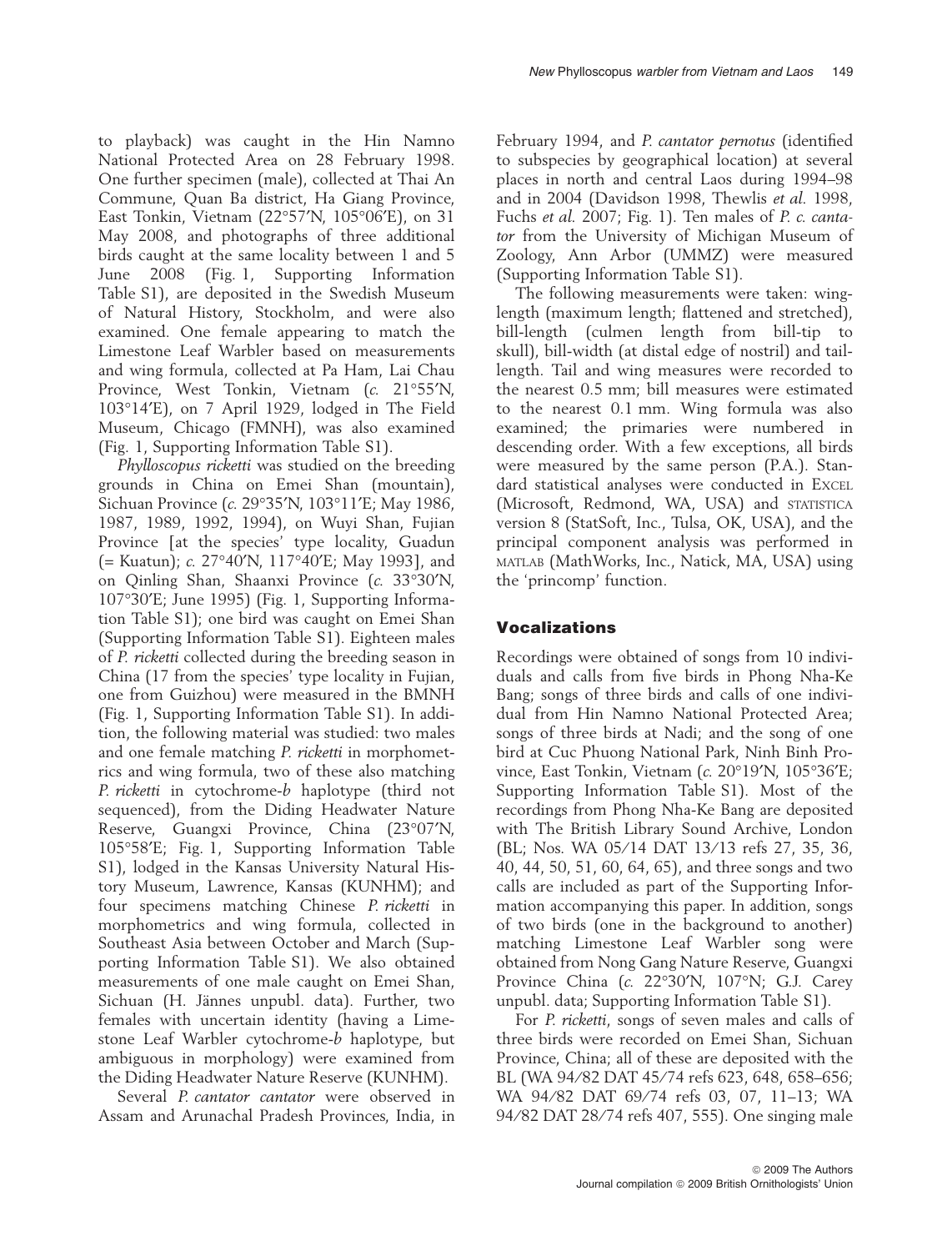was also recorded in Wuyi Shan, Fujian Province (species' type locality). Additional recordings of song were obtained from Emei Shan, Sichuan (three birds recorded by H. Jännes), Fanjing Shan, Guizhou  $(c. 27°57'N, 108°50'E;$  one bird by M. Crosby), Wuyi Shan, Fujian (three birds by G. J. Carey; one bird by T. Woodward), and Nanling/Babao Shan, Guangdong Province, China (24°42'N, 113°03'E; one bird by Van Lu, five birds by G. J. Carey; these arrived too late to be included in detailed analyses in Supporting Information Tables S2 and S3), and of calls from Wuyi Shan (one bird G. J. Carey). See Supporting Information Table S1.

For *P. cantator cantator*, song and call were recorded from one male in Arunachal Pradesh, India (WA 94/82 DAT 67/74 cuts 06-09), and additional recordings of song were obtained from Arunachal Pradesh (two birds recorded by P. Singh), Assam, India (BL No. 100475), Bhutan (three birds by P. Holt, BL Nos. 65110, 65112, 651133; one by D. Fisher, BL No. 100916; one by H. Jännes; one from Connop 1995). For P. cantator pernotus (identified to subspecies by geographical location) one song was recorded in Phou Louey National Protected Area (Nam Et-Phou Loeuy National Protected Area), northern Laos (c. 20°15'N, 103°1'E). See Supporting Information Table S1.

The sonograms were made using RAVEN 1.1 (Charif et al. 2003). The following measurements were taken on the sonograms: (1) total duration of strophe(s), (2) frequency span (delta frequency) of strophe (kHz), (3) top frequency of strophe (kHz), (4) bottom frequency of strophe (kHz), (5) mid-frequency of strophe (kHz), (6) number of elements and syllables, and (7) the number of 'introductory elements'. The proportion of unique strophes per recorded song was calculated by dividing the number of unique strophes per recording by the natural logarithm of the total number of strophes in the recording (to correct for different length of recordings).

The following voice terminology has been used: song strophe – a continuous flow of notes, separated from other strophes by pauses (silent or filled with calls); element – a discrete, unbroken unit in a sonogram; note – a sound that may or may not consist of more than one element; syntax – the arrangement of elements in a strophe; syllable – a unit consisting of two (or more elements) that are separated by very short pauses, and that always occur together in the same sequence.

# Molecular sequence data

Blood or muscle from fresh samples or toepads from museum specimens were obtained for eight Limestone Leaf Warblers, one P. cantator cantator, six P. ricketti and two Limestone Leaf Warbler⁄P. ricketti individuals (originally identified as P. ricketti, but having a Limestone Leaf Warbler cytochrome-b haplotype); one further *P. ricketti* cytochrome-*b* sequence was downloaded from GenBank (AY606172). Eastern Bonelli's Warbler Phylloscopus orientalis and Yellow-browed Warbler Phylloscopus inornatus were chosen as outgroups, as they have been shown to be closely related to, but not part of, the clade that P. ricketti and P. cantator belong to (Olsson et al. 2005, Johansson et al. 2007).

DNA was extracted using the QIA Quick DNEasy Kit (Qiagen, Inc., Valencia, CA, USA) according to the manufacturer's protocol. We sequenced the mitochondrial cytochrome-b gene and introns 6–7 of the nuclear ornithine decarboxylase (ODC) gene. Cytochrome-b was sequenced for all individuals; ODC was sequenced for two individuals of the Limestone Leaf Warbler and one each of the other species (Supporting Information Table S1). Amplification and sequencing of cytochrome-b followed the protocols described in Olsson et al. (2005), and that of ODC as described in Allen and Omland (2003). Cytochrome-b was amplified as a single fragment to decrease the risk of amplifying nuclear pseudogenes (cf. Sorensen & Quinn 1998). No stop codons or distinct double peaks in the chromatograms that would indicate the presence of nuclear pseudogenes were found in the coding cytochrome-b sequences. The sequences have been deposited in GenBank (cytochrome-b GU045613–25, ODC GU045626–31, Supporting Information Table S1).

Sequences were easily aligned using MEGALIGN 4.03 (DNAstar Inc., Madison, WI, USA) with small changes being made by eye. Molecular phylogenies were estimated by Bayesian inference (BI) using MRBAYES 3.1.2 (Ronquist & Huelsenbeck 2003). Posterior probabilities were calculated for cytochrome-b using all unique haplotypes under a general time-reversible (GTR) model (Lanave et al. 1984, Tavaré 1986, Rodríguez et al. 1990), assuming rate variation across sites according to a discrete gamma distribution with four rate categories  $(\Gamma;$ Yang 1994). Posterior probabilities for the ODC data were estimated under the Hasegawa et al. (1985) (HKY) model and an estimated proportion of invariant sites (I; Gu et al. 1995). The choice of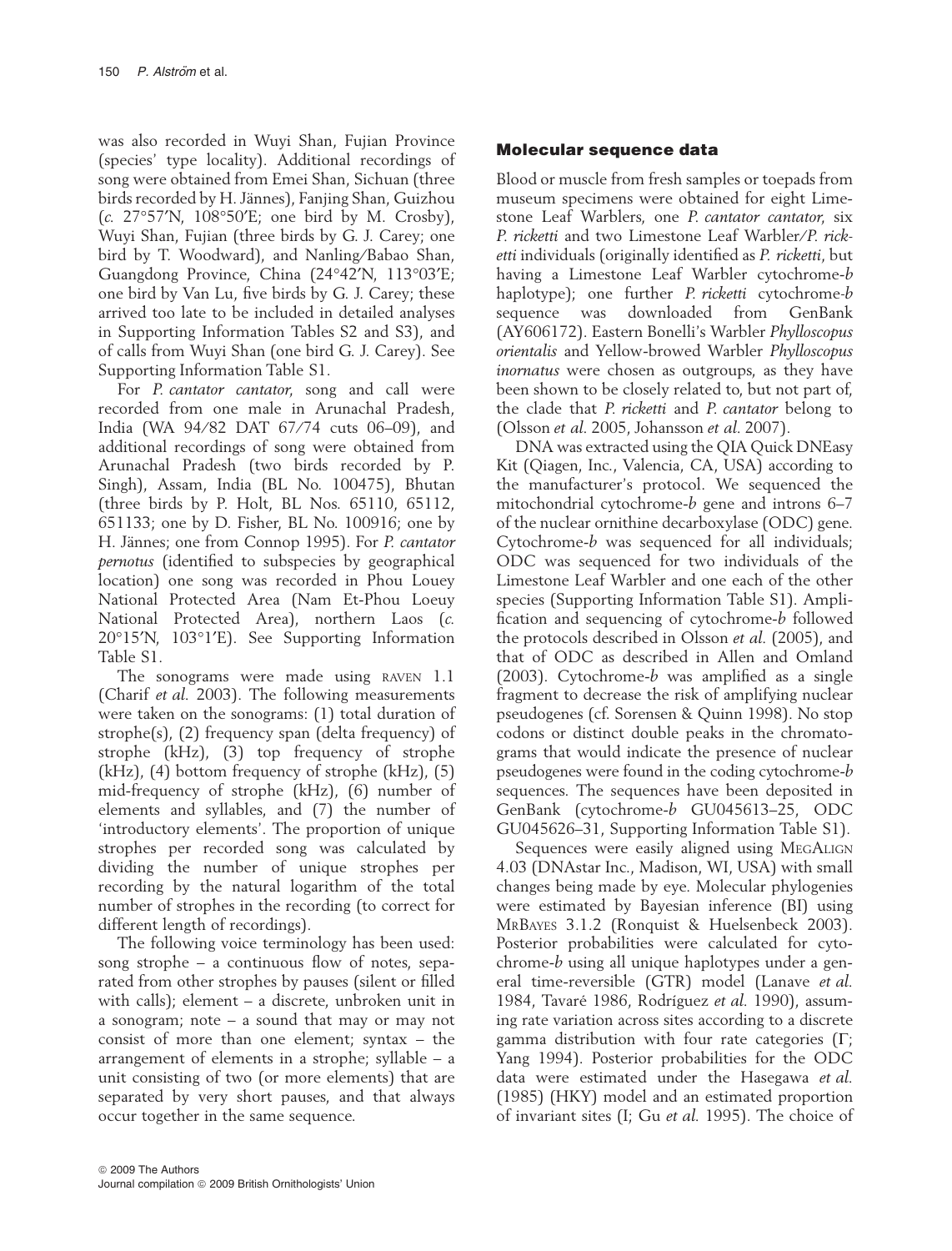model was determined based on the Akaike Information Criterion (Akaike 1973) calculated by MRMODELTEST2 (Nylander 2004) in conjunction with PAUP\*4.0b10 (Swofford 2002). Moreover, for one individual of each species all data were combined so that the concatenated cytochrome-b and ODC sequences were partitioned and each locus was allowed to have partition-specific model parameters (Ronquist & Huelsenbeck 2003, Nylander et al. 2004). Default priors in MRBAYES were used. Four Metropolis-coupled MCMC chains with incremental heating temperature of 0.2 were run for 50 million generations (cytochrome-b) and 10 million generations (other analyses), respectively, and sampled every 1000 generations. Two runs were run simultaneously, starting from random trees, and the results compared to ascertain that the chains had reached the same target distributions. For the cytochrome- $b$  data, stationarity was probably never reached, despite the many replicates, as there were several plateaus in the likelihood plot. However, the tree topology and posterior probabilities were identical irrespective of whether 10% or 90% of the samples were discarded as burn-in. For the ODC and combined ODC and cytochrome-b analyses the first 50% of the generations, long after the chain reached apparent stationarity, were discarded and the posterior probability estimated for the remaining topologies. The samples from the stationary phases of the independent runs were pooled to obtain the final results. Maximum likelihood (ML) bootstrapping (1000 replicates) was performed in TREEFINDER (Jobb et al. 2004, Jobb 2008) using default settings with the same models used in the Bayesian inference analyses with the exception of the combined ODC and cytochromeb analysis, which was performed under the  $GTR + \Gamma$  model, as proposed by TREEFINDER. Clade support for the unweighted data set was also assessed by maximum parsimony (MP) bootstrapping in PAUP\*: branch and bound search strategy, starting trees obtained via random stepwise addition, 10 replicates, followed by TBR branch swapping, 1000 replicates. Uncorrected-p pairwise sequence divergences were calculated in PAUP\*.

# RESULTS

# Morphology

In plumage, the Limestone Leaf Warbler (Fig. 2a–d, g,h) appears to be indistinguishable from P. ricketti

(Fig. 2e,i), although as a result of the small number of specimens available for the Limestone Leaf Warbler and their rather poor quality, detailed comparisons are difficult to make. The only two specimens of the Limestone Leaf Warbler (the types, see below), which have been directly compared with a series of P. ricketti are marginally colder yellow below and more greyish-tinged above, and show marginally greyer lateral crownstripes than P. ricketti. The Limestone Leaf Warbler is easily separable from *P. cantator* by its yellow belly (white in P. cantator, sometimes with a thin yellow stripe centrally; similar in both the nominate and pernotus subspecies), and from the only other strongly yellowish-bellied 'crowned' leaf warbler, P. goodsoni goodsoni (sensu Olsson et al. 2005) by having a more contrasting and better defined crown pattern, especially anteriorly, showing blacker lateral crown-stripes and a paler median crown-stripe (Fig. 2f,j).

The Limestone Leaf Warbler is smaller and proportionately larger-billed than P. ricketti (Figs 2 and 3, Table 1). In our small sample of males there is no overlap in the bill-length/wing-length ratio (Fig. 3a), and little overlap in wing-length (Fig. 3b) or bill-width (Table 1). The above variables, as well as tail-length and bill-length, are statistically significantly different (Table 1). However, a larger sample, especially of the Limestone Leaf Warbler, might reveal more overlap. The only female examined that is believed to represent the Limestone Leaf Warbler (FMNH 79799; from Pa Ham, West Tonkin, Vietnam) matches this taxon in all measurements (taking into account that females are likely to be smaller than males, as in other *Phyllo*scopus species; Ticehurst 1938, Williamson 1967, Cramp 1992) and wing formula, and also has a billlength/wing-length ratio that is non-overlapping with that of P. ricketti (including our only female P. ricketti that fits this species in both morphology and DNA; KUNHM 93365). Compared with P. cantator, the Limestone Leaf Warbler has a proportionately longer bill and shorter tail (Fig. 3, Table 1).

A principal component analysis (PCA) including all males of the Limestone Leaf Warbler, P. ricketti and P. cantator for which we have measurements of wing-, tail- and bill-length and bill-width shows clear separation between the Limestone Leaf Warbler and P. ricketti, whereas P. cantator occupies a somewhat intermediate position in multidimensional space (Supporting Information Fig. S1).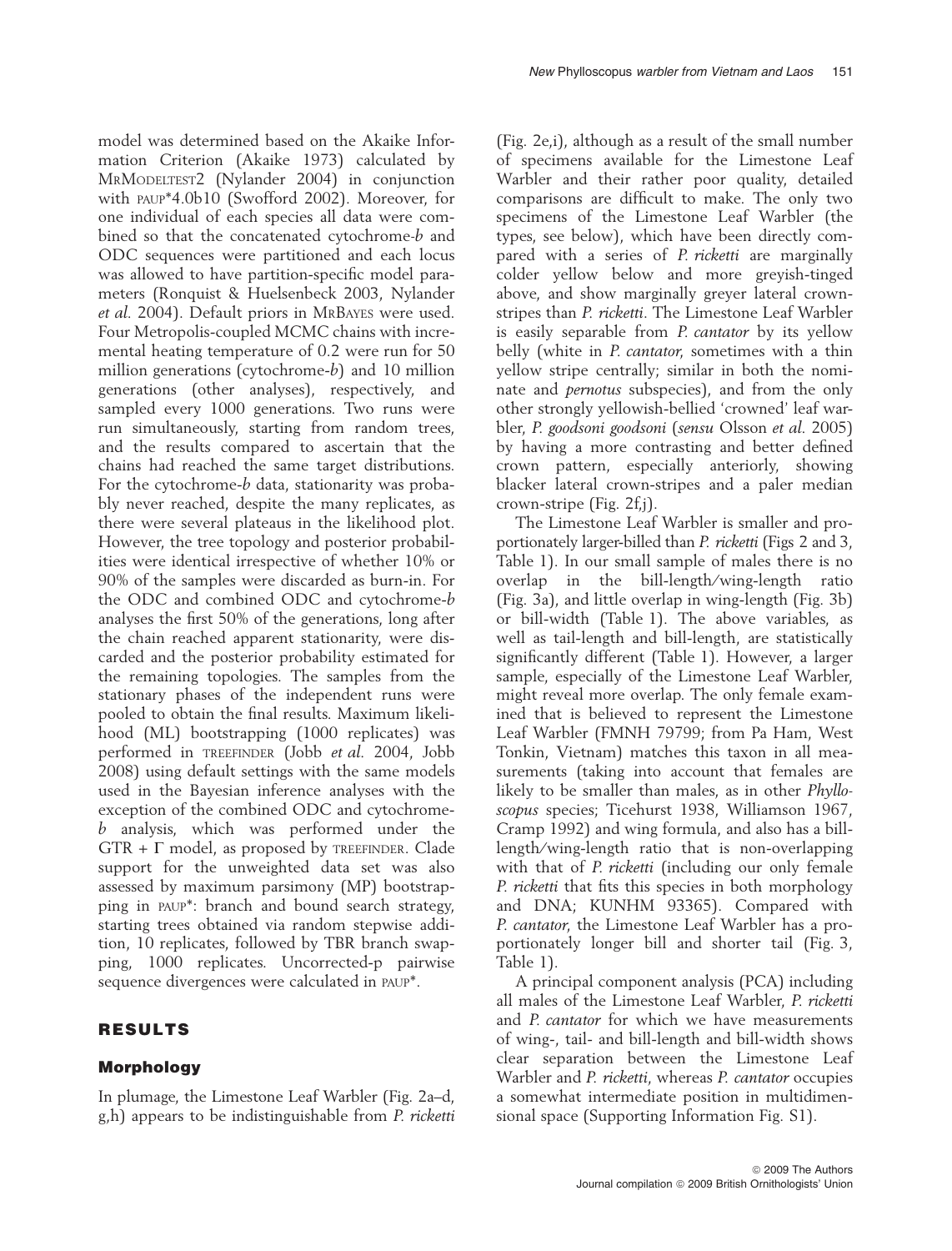|                                                                               | Phylloscopus calciatilis M                                                                                                                                                                | Phylloscopus ricketti M                                                                                                                                                                                                                                                                                                                                                                                                                                                                                                                                                                                                                                                                                  | Phylloscopus cantator M                                                                                                                                                                        | Phylloscopus<br>calciatilis<br>F FMNH<br>79799       | Phylloscopus<br>ricketti F<br>KUNHM<br>93365         | Phylloscopus<br>F KUNHM<br>calciatilis/<br>ricketti<br>93362             | Phylloscopus<br>calciatilis/<br>F KUNHM<br>ricketti<br>96954 |
|-------------------------------------------------------------------------------|-------------------------------------------------------------------------------------------------------------------------------------------------------------------------------------------|----------------------------------------------------------------------------------------------------------------------------------------------------------------------------------------------------------------------------------------------------------------------------------------------------------------------------------------------------------------------------------------------------------------------------------------------------------------------------------------------------------------------------------------------------------------------------------------------------------------------------------------------------------------------------------------------------------|------------------------------------------------------------------------------------------------------------------------------------------------------------------------------------------------|------------------------------------------------------|------------------------------------------------------|--------------------------------------------------------------------------|--------------------------------------------------------------|
| Bill-length/<br>P10 > p.c.<br>Bill-length<br>Bill-width<br>wing<br>Wing<br>Īā | $0.25 - 0.27$ $(0.25; 0.007; 6)$<br>52.0-55.0 (53.6; 1.05; 9)<br>$37.0 - 40.0$ $(38.1, 1.17, 7)$<br>13.3-13.9 (13.6; 0.26; 6)<br>$7.5 - 9.0 (8.5, 0.87; 3)$<br>$2.7 - 3.2$ (3.0; 0.24; 4) | $0.22 - 0.24$ (0.23; 0.005; 22)***<br>54.5-60.5 (57.3; 1.52; 22)***<br>$37.5-43.0$ (40.1; 1.50; 22) <sup>**</sup><br>12.2-14.0 (13.0; 0.51; 22) <sup>*</sup><br>$5.0 - 9.0$ $(7.5, 1.15, 16)$ ns<br>$2.6 - 3.1$ $(2.8, 0.18, 19)^*$                                                                                                                                                                                                                                                                                                                                                                                                                                                                      | 52.0-56.0 (54.6; 1.22; 10) ns<br>38.0-42.0 (40.4; 1.39; 10)**<br>$0.23 - 0.26$ (0.24; 0.01; 9)***<br>$12.1 - 13.7$ (12.8; 0.55; 9) <sup>**</sup><br>$2.6 - 3.1(2.8; 0.16; 9)$<br>(not checked) | 0.25<br>13.0<br>51.0<br>c.37.5<br>$\frac{0}{8}$<br>I | 0.22<br>$\frac{0}{8}$<br>53.5<br>36.5<br>11.7<br>2.7 | 0.24<br>$\frac{0}{8}$<br>53.5<br>38.5<br>12.7<br>0.9                     | checked)<br>0.23<br>(not<br>52.5<br>37.5<br>11.8<br>2.7      |
| length P9<br>Relative<br>P8<br>P.<br>P.                                       | 8.5-9.0 (8.8; 0.29; 3)<br>$0.5 - 1.0$ $(0.7; 0.29; 3)$<br>$3.0 - 3.5$ $(3.2, 0.29, 3)$<br>$1.0 - 2.0$ $(1.5, 0.5, 3)$<br>$\leq$ ss (100%)<br>0(3)<br>$\frac{1}{2}$                        | $P3/P4 (n = 12); = P4 (n = 1)$<br>P2/P3 $(n = 3)$ ; = P3 $(n = 4)$ ;<br>$0 - 0.5$ (0.03; 0.12; 18) ns<br>$0 - 2.0$ $(0.8; 0.57; 18)$ ns<br>$0 - 1.0$ $(0.4; 0.34; 17)$ ns<br>5.5-9.5 $(7.4; 1.12; 18)$ ns<br>$4.5 - 7.0$ (5.5; 0.93; 17)***<br>$1.0 - 2.5$ (1.7; 0.46; 18) <sup>**</sup>                                                                                                                                                                                                                                                                                                                                                                                                                 | $0.5 - 1.5(1.1; 0.42; 5)$ ns<br>$0 - 0.5(0.1; 0.22; 5)$ ns<br>$0.5 - 2.5(1.4; 0.89; 5)$ ns<br>$3.0 - 6.0$ $(4.5, 1.06, 5)$ ns<br>$6.5 - 9.0(7.1; 1.14; 5)$<br>(not checked)<br>$0(5)$ ns       | 9.0<br>0.4<br>0.5<br>1.5<br>2.5<br>$\circ$<br>&85    | 5.0<br>to to co<br>O O N<br>5.0<br>$\circ$<br>P5/4   | $\frac{0}{8}$<br>0.5<br>3.0<br>1.5<br>$\approx$ SS<br>$\circ$<br>$\circ$ | checked)<br>(not<br>7.0<br>0.5<br>1.5<br>4.5<br>$\circ$      |
|                                                                               |                                                                                                                                                                                           | on measurements and wing formula (KUNHM 93365 also by cytochrome-b haplotype), and two unidentified Phylloscopus calciatilis/ricketti specimens (possible hybrids) hav-<br>inces, China (all March-May, except Guangxi, from September), and of Phylloscopus cantator from Assam and Manipur, India. Females tentatively identified to species based<br>ing Phylloscopus calciatilis cytochrome-b haplotypes, but measurements and wing formula either matching Phylloscopus ricketti (KUNHM 96954) or measurements seeming to<br>Values given are: minimum-maximum (mean; sd; sample size). Samples of Phylloscopus ricketti males are from Fujian (17), Guizhou (1), Guangxi (2) and Sichuan (2) Prov- |                                                                                                                                                                                                |                                                      |                                                      |                                                                          |                                                              |

indicate Phylloscopus ricketti but with wing formula matching Phylloscopus calciatilis (KUMHM 93362).

M, male; F, female. Primaries (P) numbered in descending order; p.c., primary coverts; ss, secondaries. In all three species, primaries numbers 5–8 are emarginated. FMNH –

The Field Museum, Chicago; KUNHM – Kansas University Natural History Museum, Lawrence. \*P < 0.05, \*\* P $P < 0.01$ ,  $***$ Q, P < 0.001, ns, not significant (t-test); comparisons with Phylloscopus calciatilis.

152 P. Alström et al.

Table 1. Measurements and wing formula of Phylloscopus calciatilis, Phylloscopus ricketti and Phylloscopus cantator cantator (in mm).

Table 1. Measurements and wing formula of Phylloscopus calciatilis, Phylloscopus ricketti and Phylloscopus cantator cantator (in mm).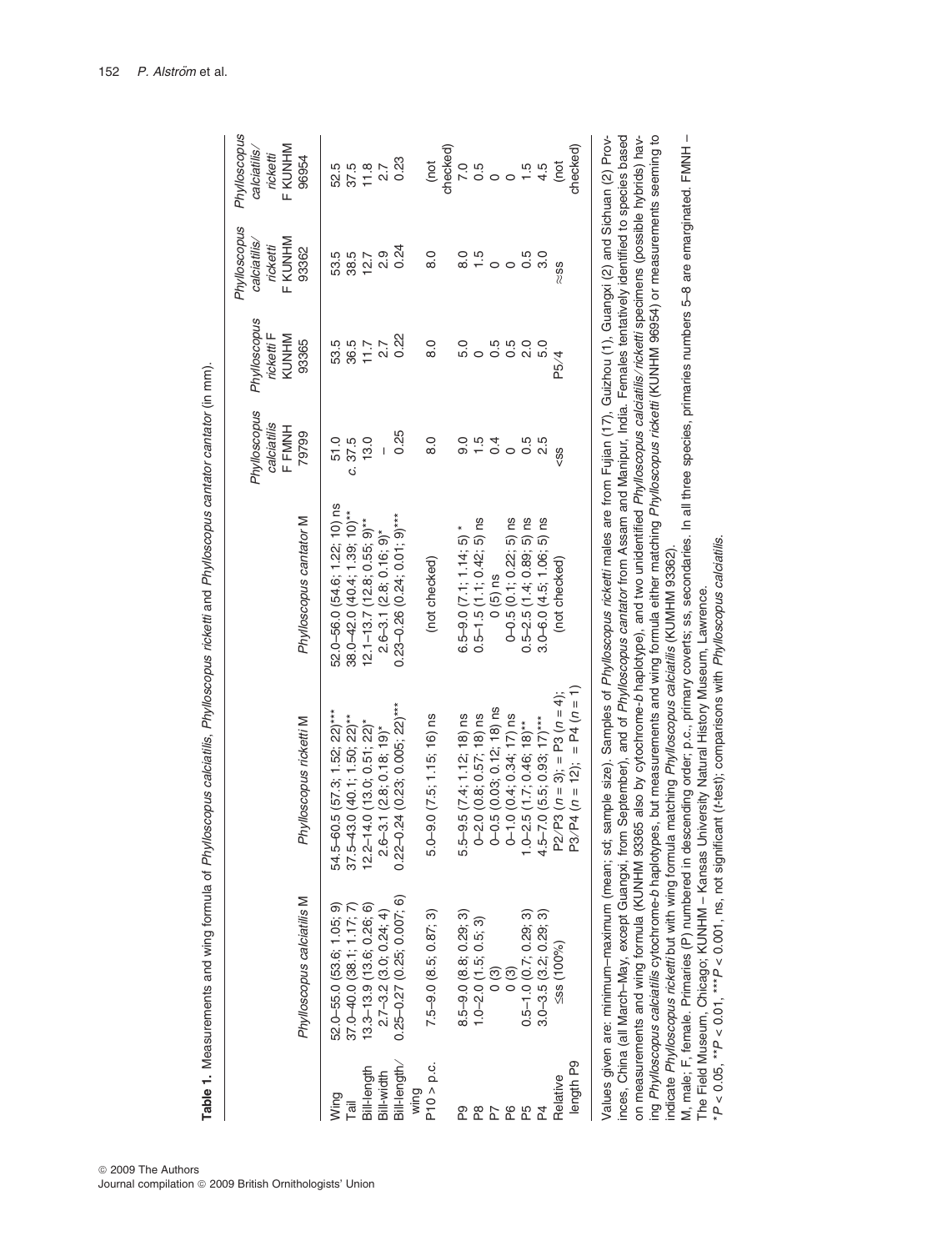

Figure 3. Box plots of (a) bill-length (to skull) divided by winglength of males of Phylloscopus calciatilis ( $n = 6$ ), Phylloscopus cantator ( $n = 9$ ) and *Phylloscopus ricketti* ( $n = 23$ ); (b) winglength of males of Phylloscopus calciatilis ( $n = 9$ ), Phylloscopus cantator ( $n = 10$ ) and Phylloscopus ricketti ( $n = 23$ ). Small squares represent the median; box, 50% of samples; bars, maximum and minimum, respectively, of non-outliers; circle, outlier; star, extreme outlier.

The Limestone Leaf Warbler has a rounder wing-tip than P. ricketti (Table 1). This is in agreement with its presumed more sedentary habits (Ticehurst 1938, Marchetti et al. 1995). In our small sample of males there is no overlap between the Limestone Leaf Warbler and P. ricketti in the length of primary number 4 in relation to the wing-tip and the length of primary number 9 relative to the other remiges, and only marginal overlap between the two species in the length of primary number 5. All these variables, as well as the length of primary number 8, are statistically significantly different between the Limestone Leaf Warbler and *P. ricketti*. The only unquestionable female of Limestone Leaf Warbler (FMNH 79799)

agrees with males of this taxon in wing formula (whereas the only undoubted female P. ricketti (KUNHM 93365) agrees with male P. ricketti). The wing formulae of the Limestone Leaf Warbler and P. cantator are very similar (Table 1).

One female from Diding Headwater Nature Reserve, Guangxi Province, China (KUNHM 93362), appears to be morphologically somewhat intermediate between the Limestone Leaf Warbler and P. ricketti, although it has a cytochrome-b haplotype matching the former. Another female from the same locality (KUNHM 96954) appears to match P. ricketti in morphology, but has a cytochrome-b haplotype matching the Limestone Leaf Warbler.

#### Song

The song of the Limestone Leaf Warbler (Fig. 4a, Supporting Information Tables S2 and S3) consists of short (1.2–1.8 s) strophes of seven to nine soft whistled notes⁄ elements of varying pitch, duration and structure that are generally given on a slightly falling scale. At Phong Nha (Fig. 4a, ii–iv) the song generally has a fairly regular syntax: (1) an 'introductory element', which is usually shorter and thinner than the others (marked by A\* in Fig. 4a and Supporting Information Table S3); (2) one to three elements (either all different from each other or two successive elements similar); and (3) a series of elements that are frequently given in the order X, Y, X, Z, Y, Z [e.g. D, E, D, F, E, F and B, D, B, E, D, E in two of the strophes in Fig. 4a(ii); the last element sometimes different from others or missing; sequence underlined in Supporting Information Table S3]. Our only recording from Cuc Phuong has the same syntax, except that there is no introductory element. Birds from Laos (Fig. 4a, i) have on average less structured songs, although most individuals have the sequence Z, Y, Z at the end (Supporting Information Table S3). At Phong Nha, from where most of our recordings come, each male in our sample had a repertoire of one to seven unique strophes (mean 2.6; proportion of unique strophes per recorded song  $= 1.07$ ; the same strophe was sometimes repeated many (up to 34) times. Certain strophes are shared by up to four males, often with slight variations.

Recordings made by G. J. Carey from the Nong Gang Nature Reserve, Guangxi Province,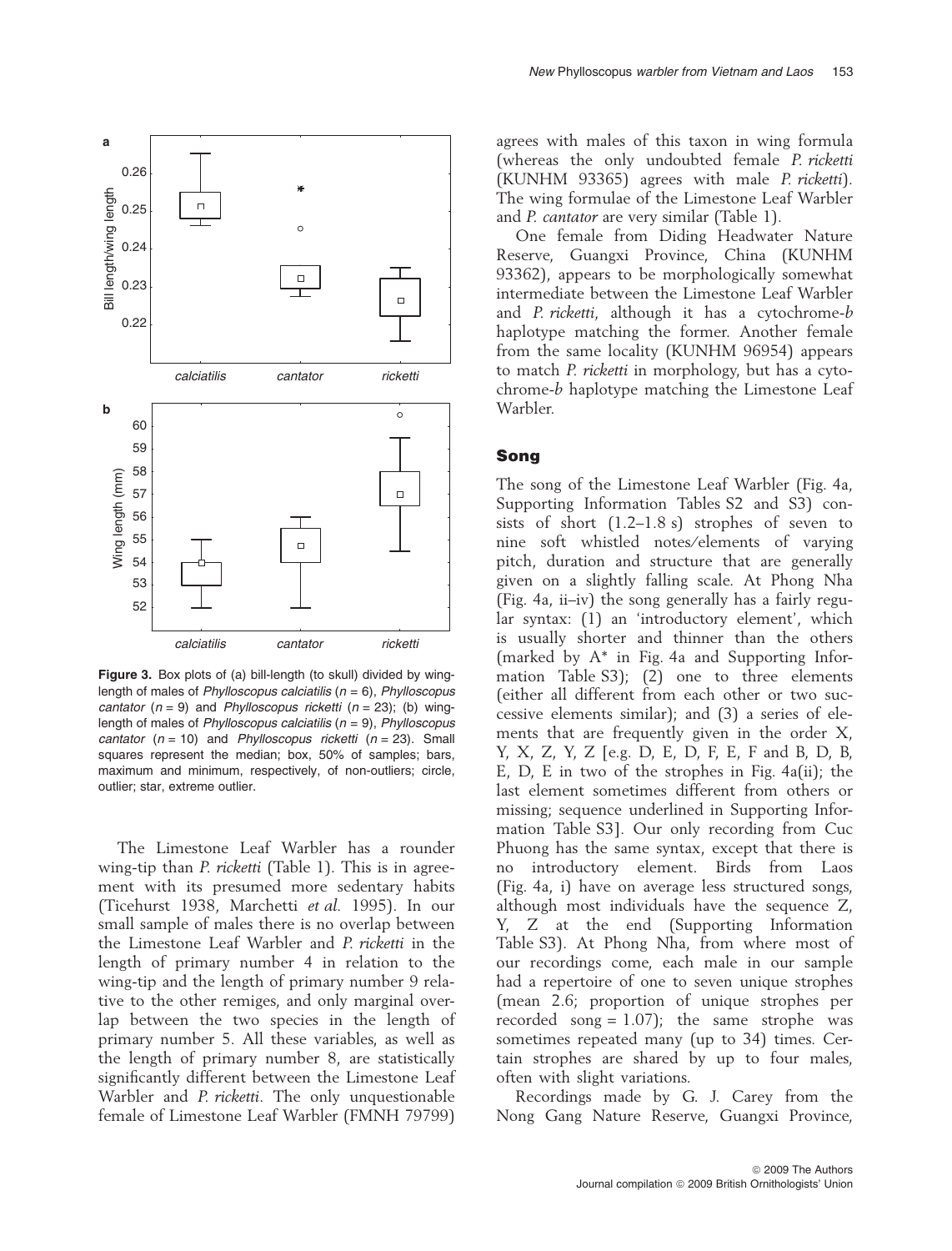

Figure 4. Songs of: (a) Phylloscopus calciatilis from (i) Hin Namno National Protected Area, mid/late February (P. Davidson) and (iiiv) Phong Nha-Ke Bang National Park, Quang Binh Province, Vietnam, mid-April (P. Alström); (b) Phylloscopus ricketti from (i) Fujian Province, China, mid-May (G. J. Carey); (ii) Sichuan Province, China, mid-May (P. Alström); and (iii) Sichuan, China, late April (H. Jännes); (c) Phylloscopus cantator cantator from (i) Bhutan, mid-April (P. Holt/The British Library Sound Archive); (ii,iii) Arunachal Pradesh, India, late May and early June, respectively (P. Singh); (iv) Bhutan, mid-April (H. Jännes); and (v) Phylloscopus cantator pernotus from Phou Louey (N. Loeuy), Laos, early May (P. Davidson). The letters A, B, C, etc., indicate the syntax as in Supporting Information Table S3; A\* refers to 'introductory element'; the dots between strophes indicate that the pauses have been artificially shortened; the bold letters above the elements in (b) and (c) indicate where an element is repeated, either singly or in 'syllables' (cf. Supporting Information Table S3).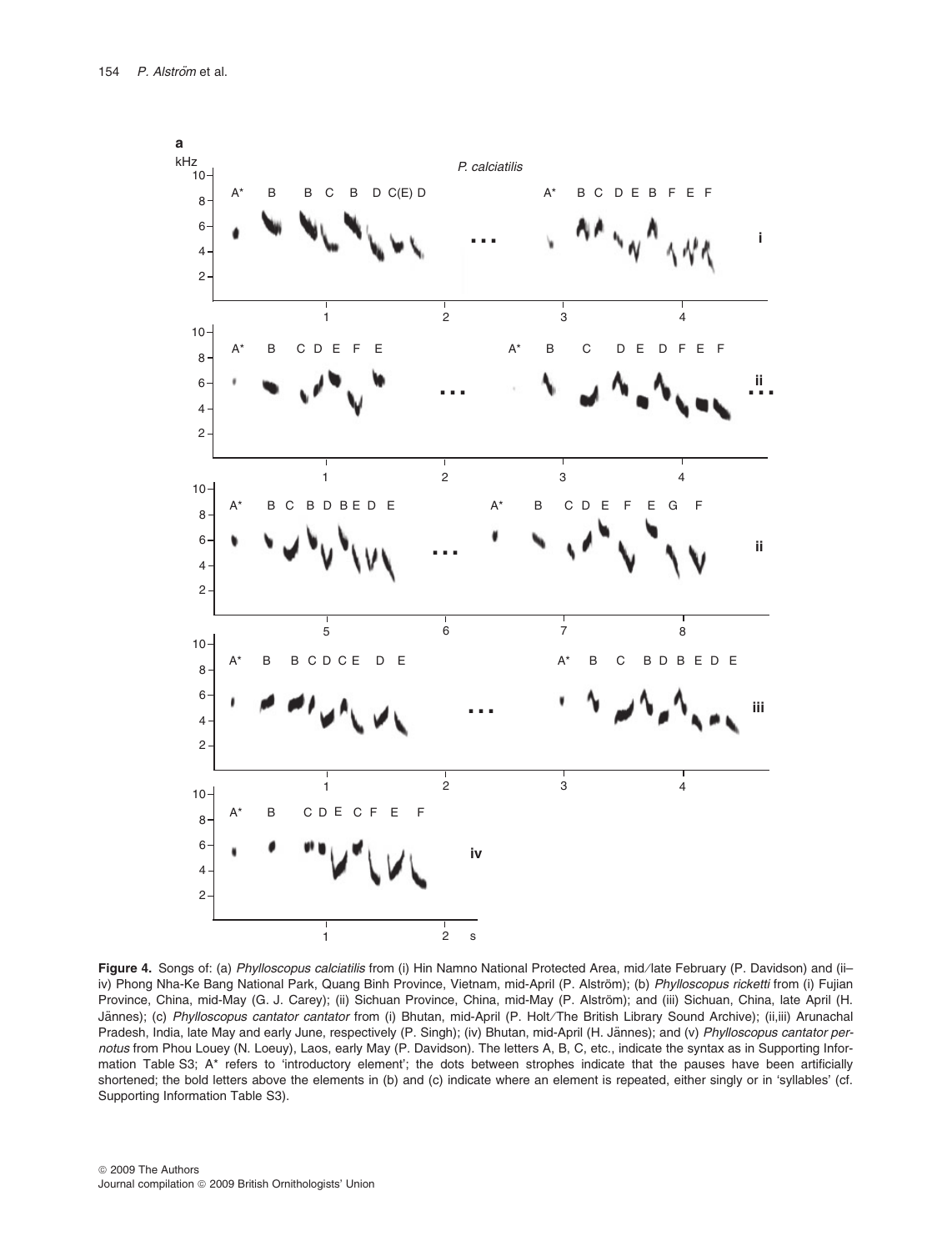

Figure 4. Continued

southern China, in late May 1998, of two singing males resemble the Limestone Leaf Warbler, but are more varied and less structured than birds from Vietnam and Laos, with a higher proportion of doubled elements. Moreover, the strophes have a broader frequency span, due to a generally higher top frequency and on average a higher number of elements per strophe than our recordings from Vietnam and Laos (Supporting Information Tables S2 and S3; no sonograms shown,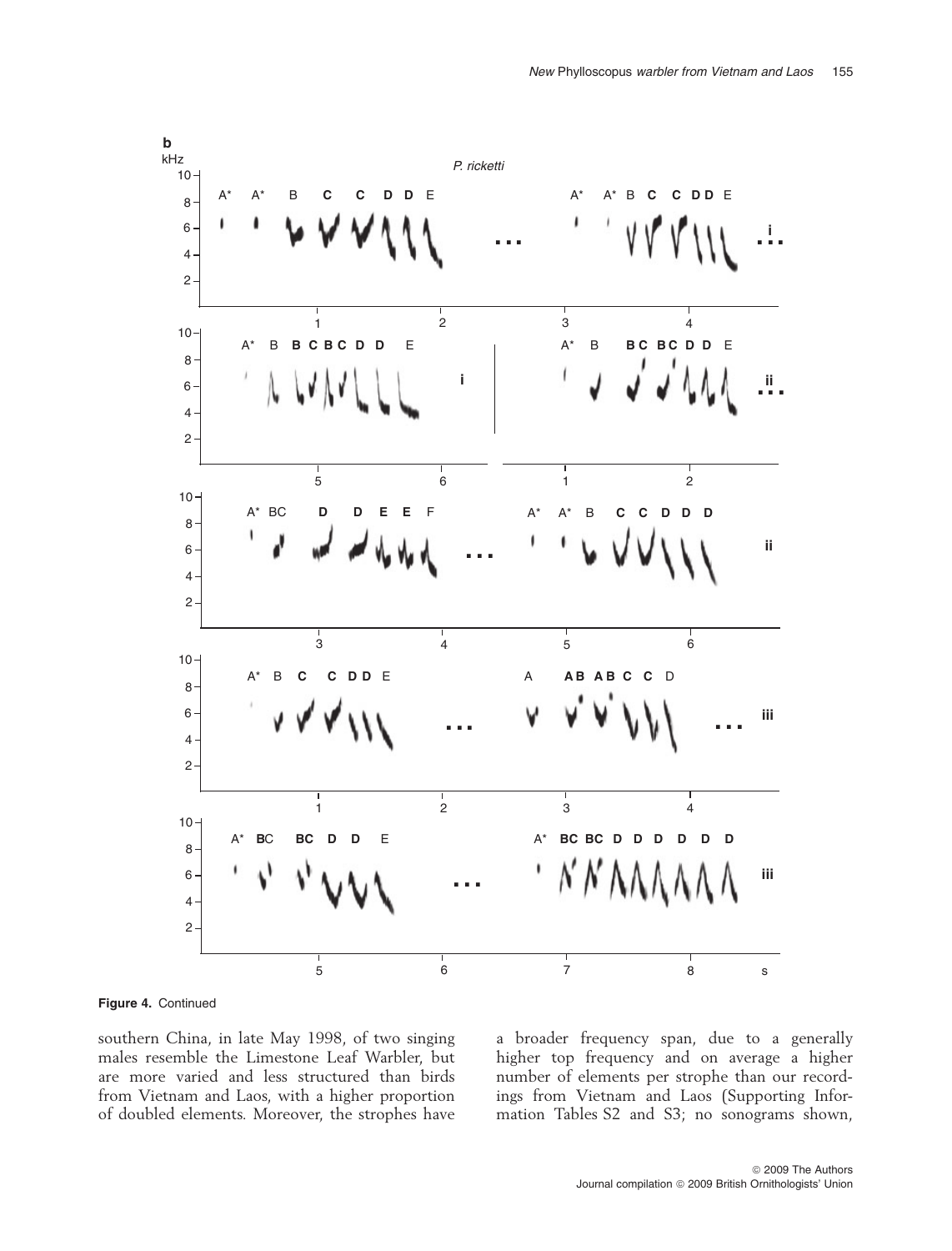

Figure 4. Continued

as quality unsuitable for reproduction). Unfortunately, there are no recordings of birds from the Ha Giang locality where the Limestone Leaf Warbler (based on morphology and DNA) has been found, which is only 200 km from Nong Gang, at a similar latitude, in limestone that on a landscape level appears to be contiguous between these two areas.

The song of P. ricketti (Fig. 4b, Supporting Information Tables S2 and S3) is higher-pitched and, as some of the elements are arranged in 'blocks', more regular and stereotyped than that of the Limestone Leaf Warbler. It usually has the following syntax: (1) one to two 'introductory elements' (marked by A\* in Fig. 4b and Supporting Information Table S3); (2) zero to two elements (when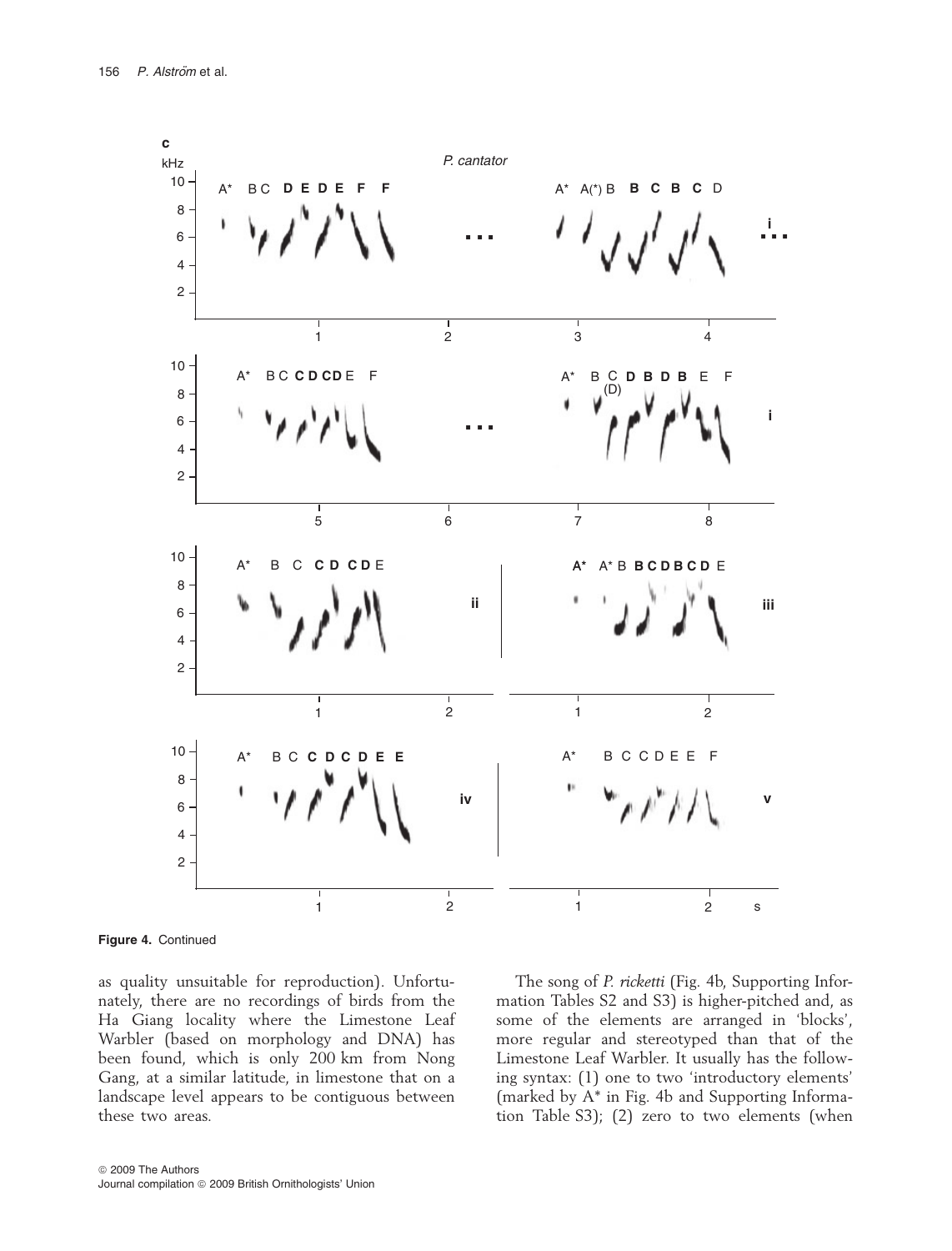present, often reminiscent of, but not identical to, the main element in (3) (e.g. element B in all strophes of Fig. 4b(i)); (3) a single element given twice (e.g. element C in first two strophes of Fig. 4b(i)) or a two-element syllable (second element higherpitched than first; e.g. elements BC in third strophe of Fig. 4b(i) or BC in first strophe of Fig. 4b(ii)) given twice (marked in bold in Fig. 4b and Supporting Information Table S3); (4) a different element given twice, lower in pitch than the previous ones (e.g. D in all strophes of Fig. 4b(i); marked in bold in Fig. 4b and Supporting Information Table S3); and (5) one element that usually resembles the pair succeeding it, but falling deeper in pitch and noticeably emphasized (e.g. element E in all strophes of Fig. 4b(i)). Occasionally, a 'block' of notes is repeated.

The song of *P. cantator cantator* (Fig. 4c(i–iv), Supporting Information Tables S2 and S3) is more reminiscent of that of P. ricketti than of the Limestone Leaf Warbler, though it is less stereotyped and even higher-pitched than in P. ricketti. It is usually built up of: (1) one to two 'introductory elements' (marked by A\* in Fig. 4c and Supporting Information Table S3); (2) a single element that is similar to or identical to the main element in (3) (e.g. the first  $B$  in the second strophe in Fig. 4c(i)) or, more commonly, two elements of which the second is similar to, but not identical to, the main element in (3) (e.g. BC in all except the second strophes in Fig.  $4c(i)$ ; (3) a two-element syllable (second higher-pitched than first) given twice (e.g. DE in first strophe, BC in second strophe, CD in third strophe and DB in fourth strophe in Fig. 4c(i); exceptionally, a three-element syllable, BCD in Fig. 4c(iii); marked in bold in Fig. 4c and Supporting Information Table S3); and (4) one or more commonly two elements, at least the final element falling in pitch and stressed; when two, the elements usually differ from each other (marked in bold in Fig. 4c and Supporting Information Table S3 when identical, e.g. FF in Fig. 4c(i)). The song of P. cantator pernotus, for which we have only one song type from one individual, resembles the song of P. c. cantator, but with a slightly different syntax (Fig. 4c(v), Supporting Information Table S3).

Although no proper playback experiments have been carried out, songs of both P. ricketti and P. cantator were played to several males of the Limestone Leaf Warbler at Phong Nha in 2004. These elicited mutually similar curious responses,

but not as aggressive as the response elicited when a song from the local population was played.

# Calls

The call of the Limestone Leaf Warbler (Fig. 5a–d) is a short, soft pi-tsiu; pi-tsiu; pi-tsu or similar; the first element can be almost inaudible. When the bird is alarmed, the call is repeated at short intervals. It differs clearly from the call of P. ricketti (Fig. 5f–j), which is higher-pitched and comprises a broader frequency range, and frequently consists of multiple elements. We have limited experience with the call of P. cantator (only nominate subspecies), but our only recording (Fig. 5e) suggests a close similarity with P. ricketti (see Supporting Information Table S4).

### Intra-population genetic variation and relationships

Among the eight individuals sequenced of the Limestone Leaf Warbler, we recovered six different mitochondrial cytochrome-b haplotypes, which differ from each other by  $\leq 0.37\%$  (Table 2). One of these haplotypes (No. 4, Supporting Information Table S1) is shared between individuals at Ha Giang and Phong Nha. A seventh haplotype matching the Limestone Leaf Warbler is represented by two individuals from the Diding Headwater Nature Reserve, Guangxi Province, China (KUNHM 93362 and KUNHM 96954). As mentioned above, one of these individuals appears to be morphologically intermediate between the Limestone Leaf Warbler and P. ricketti, whereas the other individual seems to match P. ricketti in morphology (see Taxonomy, below). Among the six unquestionable samples of P. ricketti, we identified five cytochrome-b haplotypes, which are  $\leq 0.75\%$  divergent from each other (Table 2). Pairwise cytochrome-b distances between the Limestone Leaf Warbler–P. ricketti–P. cantator haplotypes are considerably higher, 3.35–4.09% (Table 2). As expected, the divergence among these three species in the ODC intron is much lower, 0.89–2.05% (Table 2), reflecting the slower evolution of nuclear DNA relative to mitochondrial DNA.

The cytochrome-b haplotypes fall into three clades (Fig. 6a) corresponding to the Limestone Leaf Warbler (including the haplotype from Diding Headwater, Guangxi Province, which is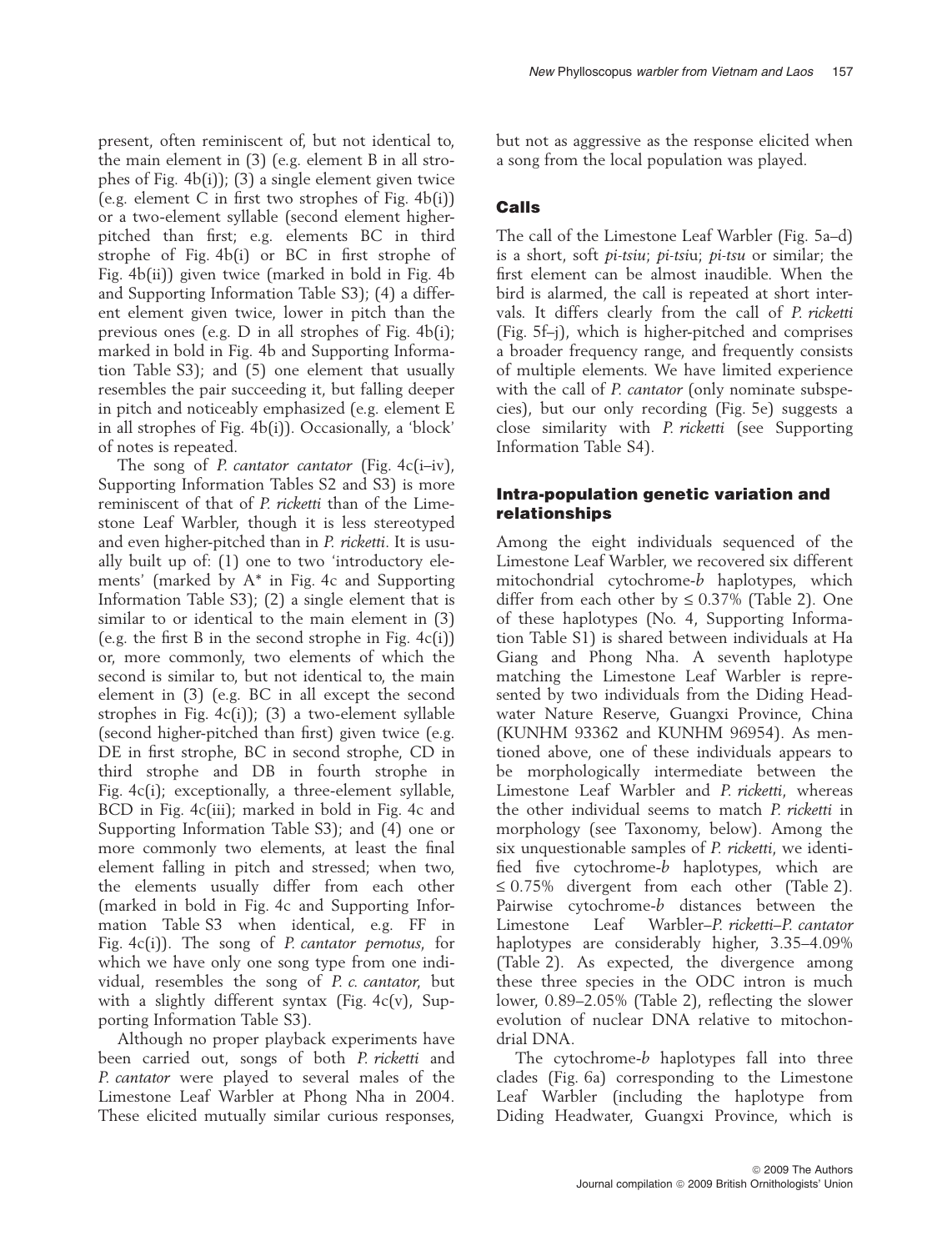

Figure 5. Calls of Phylloscopus calciatilis: (a-c) three different individuals at Phong Nha-Ke Bang National Park, Quang Binh Province, Vietnam, mid-April (P. Alström); (d) Hin Namno National Protected Area, mid/late February (P. Davidson); Phylloscopus cantator cantator, (e) Arunachal Pradesh, India, early February (P. Alström); Phylloscopus ricketti, (f,g,i,j) Sichuan, China, mid-May (different individuals) (P. Alström); (h) Fujian, China, mid-May (G. J. Carey). The dots between calls indicate that the pauses have been artificially shortened.

labelled calciatilis⁄ricketti), P. ricketti and P. cantator. The Limestone Leaf Warbler and P. cantator are inferred to be sister taxa with high MP and ML bootstrap support (92% and 87%, respectively), but with a low BI posterior probability (0.82). Previous studies including a larger number of Phylloscopus species (but not the Limestone Leaf Warbler) have suggested P. ricketti and P. cantator to be sister taxa (Olsson et al. 2005, Johansson et al. 2007, Päckert et al. 2009). The ODC tree (Fig. 6b) has the same topology as that recovered for cytochrome-b, with reasonably strong BI and ML support (0.94% and 70%, respectively), but no MP support. A combined analysis of both loci (Fig. 6c) infers the same topology, with strong support (BI 1.00, ML and MP 95%) for a sister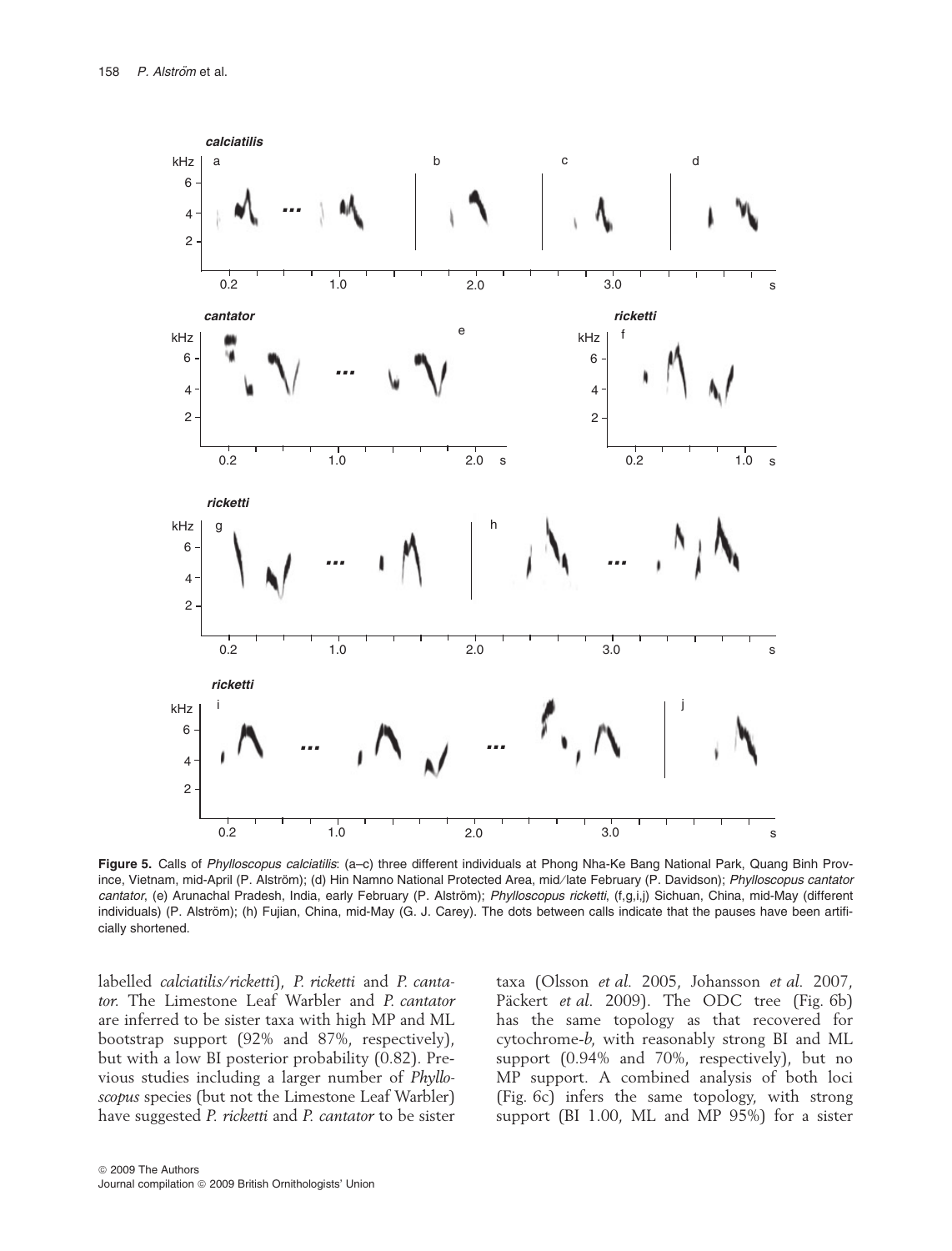Table 2. Divergence in the mitochondrial cytochrome-b (below/on diagonal, regular font; in parentheses mean  $\pm$  sd; number of pairwise comparisons) and nuclear ornithine decarboxylase (ODC) introns 6–7 (above diagonal, bold) between different haplotypes/alleles of Phylloscopus calciatilis, Phylloscopus ricketti and Phylloscopus cantator cantator.

|                                                | Phylloscopus calciatilis                 | Phylloscopus ricketti                        | Phylloscopus cantator |
|------------------------------------------------|------------------------------------------|----------------------------------------------|-----------------------|
| Phylloscopus calciatilis                       | $0.09^{\circ}$ -0.37 (0.22 ± 0.0008; 15) | 0.89                                         | 2.05                  |
| Phylloscopus ricketti                          | $3.35 - 3.90$ (3.70 $\pm$ 0.001; 30)     | $0.09^{\rm b} - 0.75$ (0.42 $\pm$ 0.002; 10) | 1.49                  |
| Phylloscopus cantator                          | $3.44 - 3.62$ (3.54 $\pm$ 0.0007; 6)     | $3.78 - 4.09$ (3.93 $\pm$ 0.001; 5)          |                       |
| Phylloscopus calciatilis/Phylloscopus ricketti | $0.09 - 0.28$ (0.17 $\pm$ 0.0007; 6)     | $3.65 - 3.90$ (3.79 $\pm$ 0.0009; 5)         | 3.44                  |

All values are uncorrected-p distances indicated as percentages. Phylloscopus calciatilis/Phylloscopus ricketti represents two individuals with the same haplotype from Guangxi Province, China, with uncertain identity (see Supporting Information Table S1).

aSame haplotypes in two individuals from Phong Nha, Central Annam, Vietnam, and in one individual from Phong Nha and one individual from Ha Giang Province, Vietnam.

<sup>b</sup>One individual from Sichuan Province, China, and an individual from Guangxi Province, China, have the same cytochrome-b haplotype.

relationship between the Limestone Leaf Warbler and P. cantator.

### **DISCUSSION**

The Limestone Leaf Warbler shows significant, broadly congruent differences in morphometrics, vocalizations and DNA from its close relatives P. ricketti and P. cantator, and we name it

Phylloscopus calciatilis, sp. nov.

Limestone Leaf Warbler

#### Holotype

The Natural History Museum, Tring, UK, No. 1997.7.1, adult male, Phong Nha-Ke Bang National Park, Quang Binh Province, Central Annam, Vietnam (*c*. 17°24'N, 106°23'E), 29 June 1996, collected by Nguyen Cu, Jonathan C. Eames and Le Trong Trai.

#### Paratype

The Natural History Museum, Tring, UK, No. 1997.7.2, juvenile male; identical locality, date and collectors as detailed for the holotype.

#### Additional specimens

(1) Swedish Museum of Natural History, No. 20086510, adult male, Thai An Commune, Quan Ba district, Ha Giang Province, East Tonkin, Vietnam, 31 May 2008, collected by Ulf Johansson, Peter Nilsson, Nguyen Minh Tam, Le Manh Hung, Tran Thang Tu, Le Kim Ngan, Lenh Xuan Nien and Hang Van Minh.

(2) Field Museum of Natural History No. 79799, adult female, Pa Ham, Lai Chau Province., West Tonkin, Vietnam, 7 April 1929, collected by J. Delacour.

#### Diagnosis of species

Resembles P. ricketti (Fig. 2) and is doubtfully separable from this species in plumage. In our limited sample of males the following measurements are non-overlapping: bill-length ⁄wing-length ratio, length of primary number 4 and length of primary number 9 relative to the other remiges (Figs 2 and 3, Table 1). However, it should be noted that larger sample sizes might reveal overlap in morphometrics, and we cannot say whether these differences hold for females. Song and call are diagnostic (Figs 4 and 5, Supporting Information Tables S2 and S4). Cytochrome-b sequences are diagnostic at the population level (minimum uncorrected-p divergence from P. ricketti and P. cantator 3.35% and 3.44%, respectively), although presumed introgression may render this useless at the individual level.

#### Description of species

As the holotype and paratype are in a rather poor state, the description is based primarily on two adult birds caught in Phong Nha-Ke Bang in 2004, which had rather fresh plumage with slightly worn wing and tail feathers (Fig. 2c). Lateral crownstripes blackish throughout length: very marginally paler and more diffuse near bill, as a result of faint greenish infusion. Median crown-stripe well demarcated, greenish-yellow throughout length. Supercilium prominent, yellow with faint greenish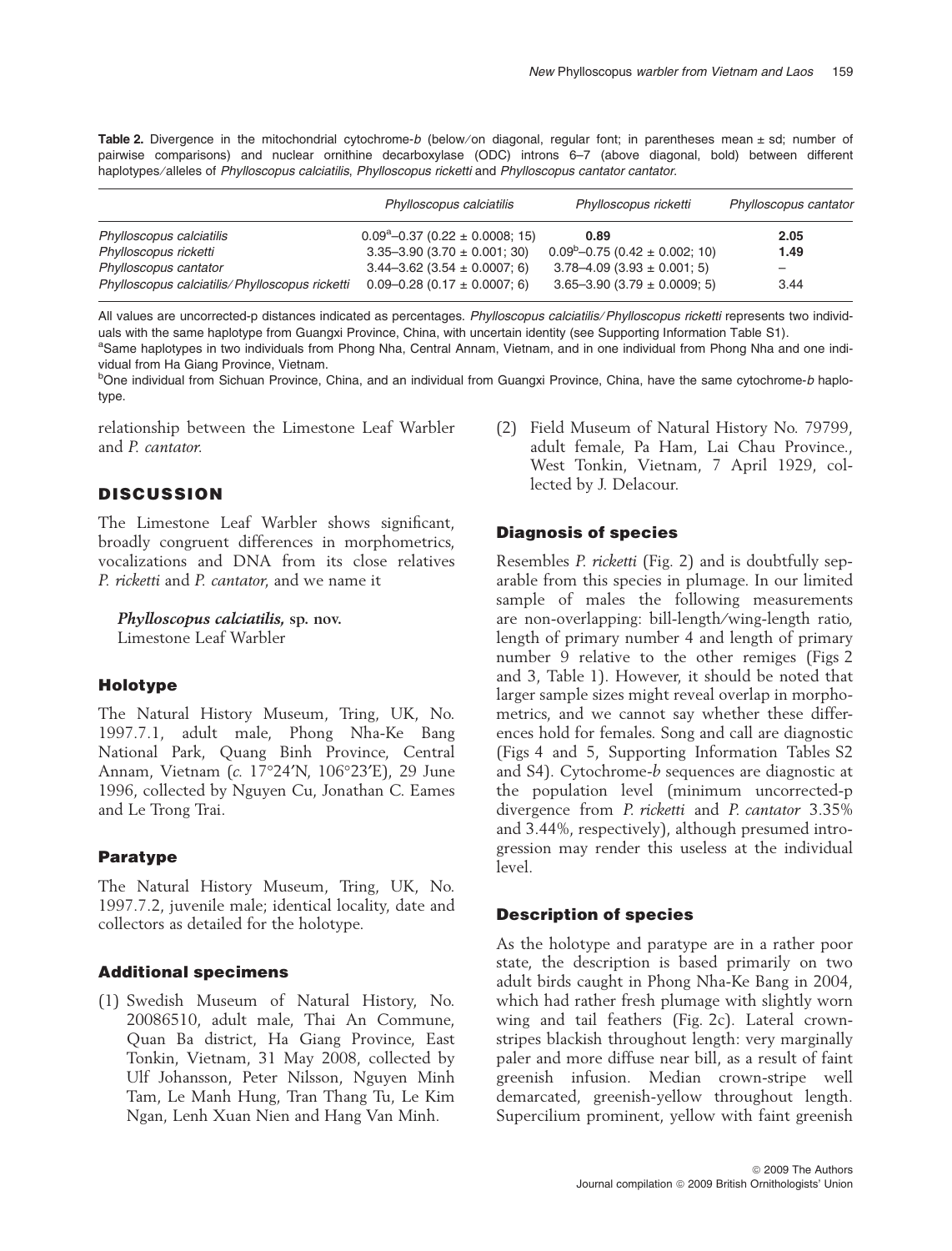

Figure 6. Relationships among Phylloscopus calciatilis, Phylloscopus cantator cantator and Phylloscopus ricketti (with outgroups Phylloscopus inornatus and Phylloscopus orientalis) based on (a) cytochrome-b sequences (1038 bp); (b) ODC introns 6–7 sequences (748 bp); and (c) concatenated cytochrome-b and ODC introns 6–7 sequences (in total 1.8 kbp). All trees estimated by Bayesian inference, with support values shown next to the nodes in the order (from left to right): posterior probability, maximum likelihood bootstrap and parsimony bootstrap (in (a), support only shown for the primary clades). The samples pertaining to the haplotype numbers are given in Supporting Information Table S1.

tinge (slightly less greenish-tinged than median crown-stripe). Eye-stripe on lores and upper earcoverts well defined, blackish with faint green tinge (marginally paler than lateral crown-stripes). Rest of ear-coverts yellow, with faint greenish tinge (somewhat intermediate between median crownstripe and supercilium), and a slightly contrasting thin yellow crescent below the eye. Mantle, scapulars, back, rump and uppertail-coverts rather bright greyish-green, slightly brighter on rump and uppertail-coverts. Throat, breast and belly bright yellow, sides of breast slightly greenish-tinged; flanks and

 $@$  2009 The Authors Journal compilation @ 2009 British Ornithologists' Union undertail-coverts marginally paler than rest of underparts and faintly greenish-tinged. Lesser coverts rather bright greyish-green, like upperparts. Median and greater coverts, remiges, rectrices, primary coverts and alula dark brown-grey, with rather bright greyish-green outer edges (also inner edges on median coverts); wings and tail contrast only slightly with upperparts. Five outer greater coverts have c. 1.5–2-mm-broad yellowish-white or whitishyellow tips to outer webs, forming a narrow pale wing-bar. Two outermost median coverts have narrow, diffuse greenish-yellow tips, forming a very indistinct paler bar. Underwing-coverts pale yellow, brighter yellow along edge of hand. Inner webs of remiges have whitish edges. Inner webs of rectrices 4–6 (numbered centrifugally) have narrow whitish edges (c. 1 mm on 6th, c. 0.5 mm on 5th, even narrower on 4th). Iris, dark grey-brown. Upper mandible blackish with thin pale orange cutting edge, lower mandible pale orange. Tarsus, toes and claws pale grey-buff.

The juvenile resembles the adults, but has looser, fluffier plumage (as is generally the case in passerines) and, possibly as a result of this, slightly less intense yellow underparts. It has marginally whiter and more clear-cut pale tips to the greater coverts, and probably has slightly more green admixed on the anterior part of the lateral crownstripes (difficult to judge with certainty due to the imperfect state of the specimen).

Measurements and wing formula of types: holotype: wing-length 52 mm, bill-length 13.8 mm (other measurements and wing formula not possible to take); paratype: wing-length 54.5 mm, taillength 37.0, bill-length 13.9 mm, bill-width 2.7 mm; wing point  $P6 = P7$ ,  $P9 - 8.5$  mm ( $\approx$  secondaries), P10  $-25.5$  mm (9 mm > primary coverts),  $P8 - 1$  mm,  $P5 - 1$  mm,  $P4 - 3$  mm,  $P3$  $-5.5$  mm, P2  $-7$  mm, P1  $-7.5$  mm. Emarginations on P5–P8.

# Etymology

The name calciatilis means 'dwelling on limestone', referring to the species' habitat.

### Taxonomy

The taxonomic rank of calciatilis is debatable, as it is essentially allopatric with its closest relatives, ricketti and cantator (including pernotus in the following discussion) (Fig. 1). Under the biological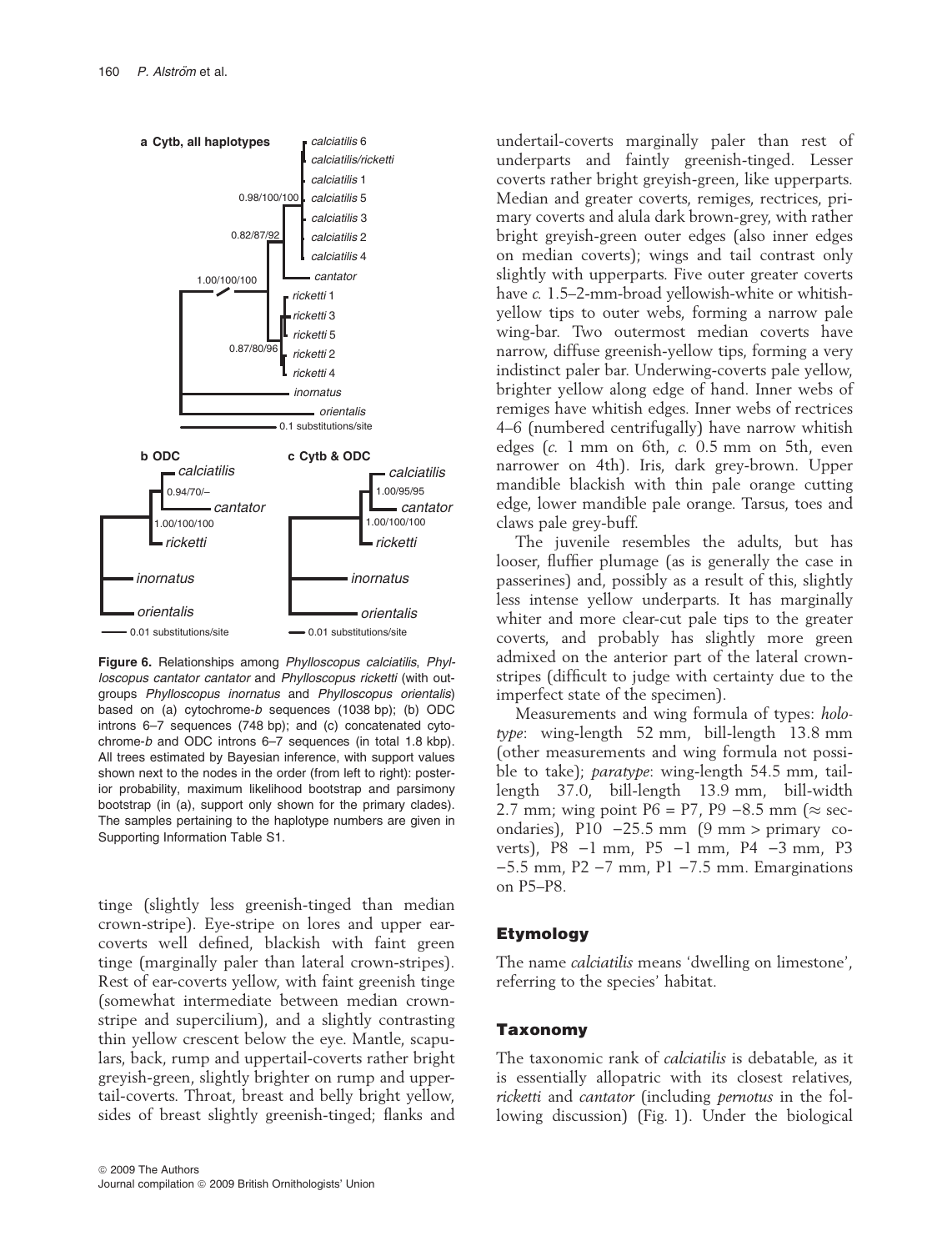species concept (Mayr 1942) the treatments of ricketti and cantator are open to discussion, as their breeding ranges are non-overlapping. The two latter taxa are usually treated as specifically different (e.g. Ticehurst 1938, Williamson 1967, Watson et al. 1986, Sibley & Monroe 1990, Dickinson 2003, Bairlein et al. 2006), although Cheng (1987) treats them as conspecific (without giving any reasons). We have taken an integrative approach to this question, analysing morphology, vocalizations, mitochondrial and nuclear DNA, and geographical distributions of all three taxa.

In plumage, *calciatilis* and *ricketti* are not safely distinguishable, whereas cantator is markedly different. Measurements and wing formula separate with very little ambiguity male calciatilis in Laos and Vietnam (sampled during the breeding season over a range of c. 600 km) from male ricketti from the Chinese breeding grounds (over a range of at least 1400 km). Although there are specimens from Thailand and Indochina matching Chinese ricketti, their dates all fit those of migrants or winter visitors (Supporting Information Table S1). Three of our four studied females also fit this pattern. However, one of these (KUNHM 96954) agrees with *ricketti* in measurements and wing formula, but has a calciatilis cytochrome-b haplotype (see below). The fourth female (KUNHM 93362) is somewhat intermediate between calciatilis and ricketti. Its bill-length⁄wing-length ratio matches male ricketti, but differs without overlap (smaller) from male calciatilis. This ratio can be assumed to be fairly similar in males and females of the same taxon, although on average larger in females of both taxa, given that in *Phylloscopus* species in general, females have marginally longer bills in relation to wings (Alström & Olsson 1992, Cramp 1992). The wing- and tail-length of this specimen are the same as the mean values for male calciatilis, which is larger than expected for a female calciatilis and more in agreement with what would be expected for female ricketti, as females are usually smaller overall than males in Phylloscopus (Ticehurst 1938, Williamson 1967, Cramp 1992). In contrast, in wing formula (P4, P5, relative length of P9) KUNHM 93362 matches male calciatilis, and it also has a calciatilis cytochrome-b haplotype (see below). Both these specimens are from the Diding Headwater Nature Reserve, Guangxi Province, China, where the ranges of calciatilis and ricketti might meet, and it seems possible that they are hybrids (see below). Phylloscopus cantator is somewhat intermediate between calciatilis and ricketti in size, whereas its wing formula is more similar to that of calciatilis.

Wing-length and, especially, wing formula may have shortcomings as taxonomically informative characters, due to the potential correlation with the degree of seasonal movement; sedentary birds generally have shorter and rounder wings than seasonal migrants (Ticehurst 1938, Cramp 1992, Marchetti et al. 1995). Thus, the differences noted could potentially reflect an adaptation to different lifestyles, and a larger sample size (especially from south China) might reveal the variation in morphology to be clinal.

The vocalizations of ricketti are consistent among all localities sampled within its breeding range, spanning a distance of over 1400 km, and are congruent with the morphometrics from the same areas (and DNA, see below). Songs of calciatilis appear to be slightly more variable, with small differences between localities, but are still consistently and diagnosably different from those of ricketti, across a range of at least 500 km. In the Phong Nha–Hin Namno area, there is perfect correspondence between vocalizations and morphometrics (and DNA, see below). However, from northern Vietnam, two areas in central Laos, and southern China, congruence between vocalizations and morphometrics can only be indirectly inferred. From three areas (Nadi/Sayphou Loyang, Cuc Phuong and Nong Gang) we have sound recordings matching calciatilis but no morphological (or DNA) data, and from two other localities (Pa Ham and Ha Giang) we have morphological data (and DNA from the second locality) matching calciatilis, but no sound recordings. From the Diding Headwater in Guangxi Province, where we have some evidence that calciatilis might be present, we have no sound recordings. Our only recording of the song of the isolated population of cantator from northern Laos (pernotus) differs slightly from our recordings from the Himalayas, although they are essentially similar, but distinct from those of both calciatilis and ricketti. The vocalizations of calciatilis are the most divergent of the three taxa analysed. Subjectively, the differences in song, especially between calciatilis and the two others, are at least as pronounced as between some sympatric species of Phylloscopus and Seicercus warblers (e.g. Western Crowned Warbler Phylloscopus occipitalis vs. Blyth's Leaf Warbler Phylloscopus reguloides; Blyth's Leaf Warbler vs. Davison's Leaf Warbler Phylloscopus davisoni;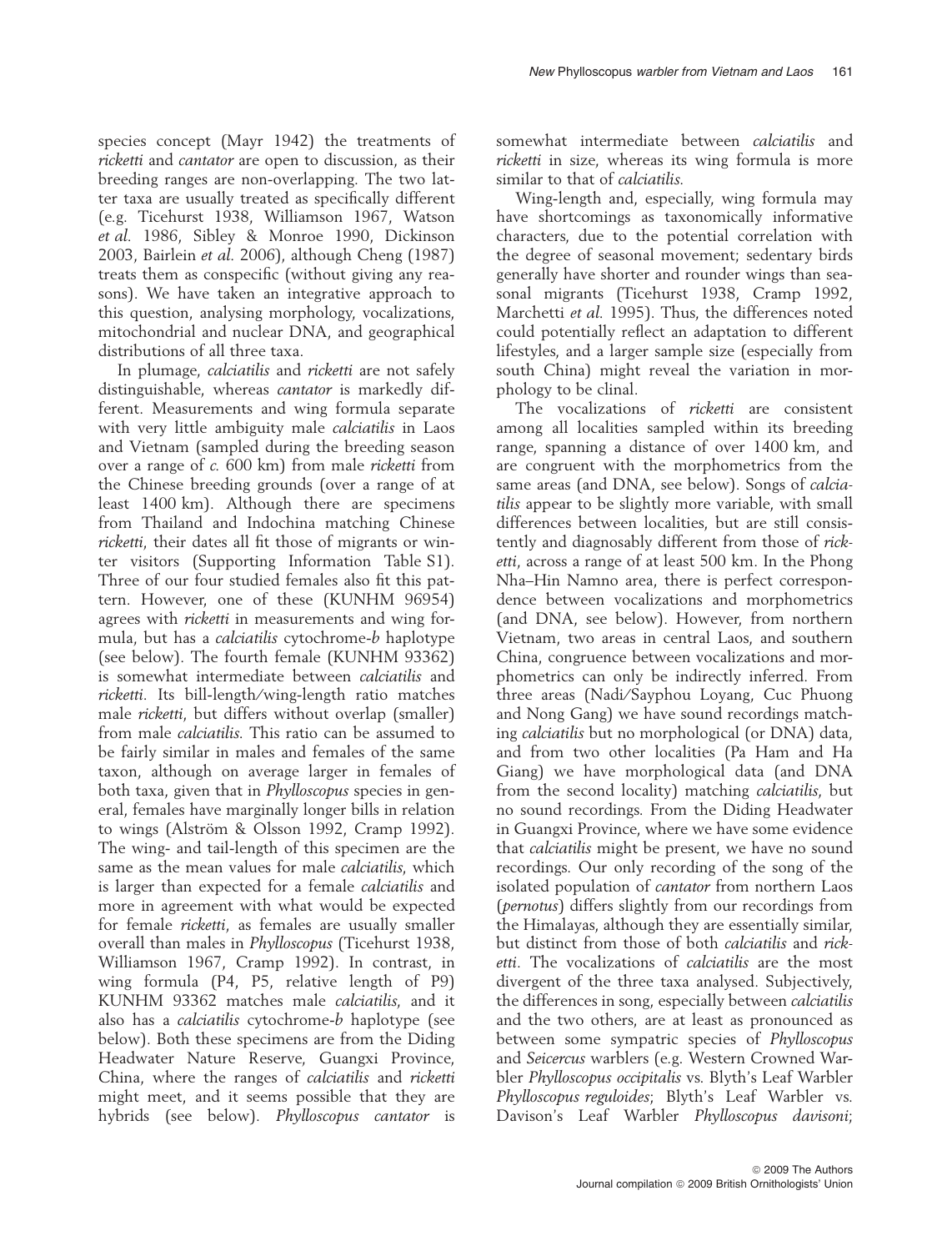Martens's Warbler Seicercus omeiensis vs. Greycrowned Warbler Seicercus tephrocephalus; Päckert et al. 2004, 2009, Rasmussen & Anderton 2005).

The within-taxon cytochrome-b divergences are very slight, and in calciatilis one haplotype is shared between Ha Giang and Phong Nha, c. 600 km apart. In contrast, the divergences among the taxa are on average more than an order of magnitude higher. This is concordant with a study of intraspecific vs. interspecific differences in 260 species of North American birds (Hebert et al. 2004). The differences between P. calciatilis, P. cantator and P. ricketti are fairly equal in all pairwise comparisons. The values are at the low end of differences between other Phylloscopus and Seicercus taxa that are currently classified as separate species, but exceed those between taxa nowadays generally regarded as subspecies (Helbig et al. 1995, 1996, Hansson et al. 2000, Martens et al. 2004, Olsson et al. 2004, 2005, Päckert et al. 2004, 2009). The cytochrome-b data are congruent with morphology in all samples except one female specimen from Guangxi Province (KUNHM 96954), which has a calciatilis cytochrome-b haplotype, but in meristic data is closer to ricketti (see above) and another female from the same locality (KUNHM 93362) with ambiguous morphometrics and a calciatilis cytochrome-b haplotype. However, our sample is geographically limited, and does not include the type locality of ricketti. Both the mitochondrial and the nuclear data suggest that *calciatilis* is more closely related to cantator than to ricketti.

Our DNA samples from the presumed breeding ranges of calciatilis and ricketti leave a hiatus of more than 600 km in southern China, for which we have only late September samples from a single locality, namely the Diding Headwater Nature Reserve in Guangxi Province. At this locality we found two specimens with different ricketti cytochrome-b haplotypes and two others with the same calciatilis haplotype. As noted above, one of the latter specimens matches *ricketti* in measurements and wing formula, whereas the other individual appears to be intermediate between calciatilis and ricketti in morphology. These observations could have several causes: (1) the two specimens that appear to exhibit conflict between molecular markers and morphometrics are indeed calciatilis (in which case the characteristics suggested to distinguish males of calciatilis from ricketti do not hold for females); (2) introgression of mitochondrial DNA from calciatilis to ricketti has occurred as a consequence of hybridization; or (3) incomplete sorting of ancestral polymorphisms. Based on our present knowledge, we cannot eliminate the possibility that they are in fact calciatilis. Although we do not know whether these specimens represent a local breeding population or migrants, the observations of birds matching calciatilis in morphology and DNA at Ha Giang c. 90 km to the southwest and recordings of songs that match calciatilis from Nong Gang c. 120 km to the southeast suggest that at least calciatilis might breed at Diding Headwater. Further fieldwork is required.

Similarly, we cannot eliminate the possibility of introgressive hybridization. Price and Bouvier (2002) concluded that complete loss of F1 fertility in birds generally takes millions of years. Hybridization has been proven once and suspected several times between the sympatric Wood Warbler Phylloscopus sibilatrix and Western Bonelli's Warbler Phylloscopus bonelli (Dietzen et al. 2007 and references therein), which are genetically much more divergent (8.2–8.5%, uncorrected-p; Helbig et al. 1995). Moreover, introgressive hybridization (albeit male-biased) has been shown to occur regularly in a hybrid zone between the parapatric Common Chiffchaff Phylloscopus collybita and Iberian Chiffchaff Phylloscopus ibericus (now generally treated as separate species, but previously considered conspecific, the latter under the name Phylloscopus collybita brehmii). Accordingly, it would not be surprising if calciatilis and ricketti (and cantator) are not yet intrinsically reproductively isolated. If their ranges indeed meet in southern China, it would not be surprising to find a hybrid zone there. Hybridization between calciatilis and cantator might also occur in the limited region in northern Indochina where these two taxa potentially meet, although there seems to be greater ecological separation between these taxa in habitat usage (see below).

The third explanation for the observed pattern, namely incomplete lineage sorting, is least likely. In theory, any one of calciatilis, ricketti or cantator could retain shared ancestral haplotypes with any of the other species (Pamilo & Nei 1988, Wu 1991, Hudson 1992, Moore 1995). However, the calciatilis haplotype in question is very similar to the other calciatilis haplotypes, which is not to be expected for an ancestral polymorphism, in view of the 3.35–3.90% difference between calciatilis and ricketti.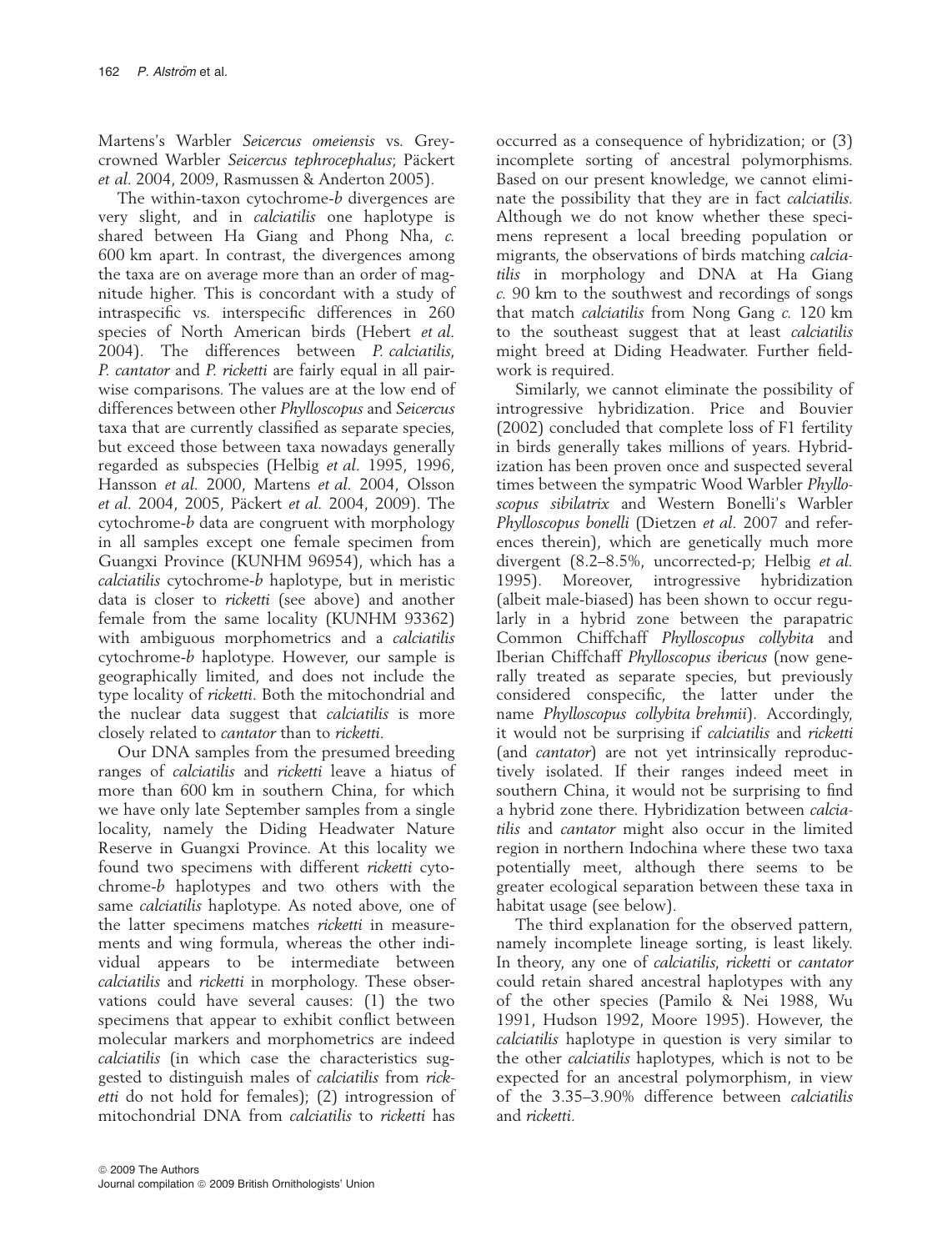On balance, we favour treatment of calciatilis, cantator (including pernotus) and ricketti as separate species based on the congruent differences between them in multiple independent characteristics, and their apparent long independent evolutionary histories. In particular, we consider the vocal differences between calciatilis and the other two taxa to be too pronounced to treat calciatilis as a subspecies. If calciatilis were to be given a subspecific rank, according to our mitochondrial and nuclear DNA data, it would be as a subspecies of the dissimilar (in plumage) P. cantator rather than of the very similar P. ricketti. Alternatively, both calciatilis and ricketti could be treated as subspecies of P. cantator.

### Distribution and status

The known distribution of P. calciatilis is detailed in Figure 1. In the Phong Nha sector of the Phong Nha-Ke Bang National Park in Quang Binh Province, Central Annam, Vietnam, it is common in suitable habitat, at least between mid-February and late June, and breeding has been confirmed there both in 1996 and again in 2004. In addition, one bird was seen in a mixed species flock at Thuong Hoa Commune, Minh Hoa District, Quang Binh Province (17°35'N, 105°58'E), on 25 June 1996, and two birds in a mixed species flock at the same location the following day. In the Thai An Commune, Quan Ba district, Ha Giang Province, East Tonkin, Vietnam, four adult birds were caught in late May and early June 2008 (U. Johansson & P. Nilsson unpubl. data). The song of one male was recorded in Cuc Phuong National Park, Ninh Binh Province, East Tonkin, Vietnam, in mid-March 2003. One female specimen with measurements matching P. calciatilis was collected at Pa Ham, Lai Chau Province, West Tonkin, Vietnam, on 7 April 1929 (FMNH 79799), and it seems plausible that the species breeds there.

At the Nadi limestone and Sayphou Loyang, Bolikhamxai Province, north/central Laos, P. calciatilis was common based on identification of songs (a minimum of nine singing birds per day at the former, heard and seen seven times, over both days in the latter area) during 4–9 May and 12–13 May 1995, respectively (R.J.T.; Duckworth et al. 1998). At Hin Namno National Protected Area, Khammouan Province, Laos, P. calciatilis was recorded on 7 days in February 1998 during a 20-day survey period, of which 13 were spent in suitable habitat; on three dates up to at least 12 birds were recorded (P.D.; Walston & Vinton 1999).

Large parts of these karsts are almost inaccessible due to very steep terrain and a lack of trails, so the total population must be much higher than the actual counts, even in the small sampling sites, which represent only a small fraction of available (largely unsurveyed) habitat. There are large areas of karst within central and northern Laos and Vietnam, which have not been well surveyed to determine whether the species is present; in some of these karsts, within the latitudinal and longitudinal range of sites known to hold P. calciatilis, there are sight records of indeterminate P. calciatilis⁄P. ricketti.

Two birds with songs similar (but not identical) to Indochinese P. calciatilis were recorded on 26 May 1998 in the Longshan section of the Nong Gang Nature Reserve, Guangxi Province, China (G. J. Carey unpubl. data). This, in combination with the *P. calciatilis* cytochrome-b haplotypes found at nearby Diding Headwater Nature Reserve, Guangxi, China, strongly suggests, as would be expected, that P. calciatilis breeds in the extensive karst of Guangxi, although the species' northern and eastward limits still require further work to define.

Although four specimens of P. ricketti were verified from Laos, Vietnam and Thailand (Supporting Information Table S1), all verified summer and spring records of *P. ricketti* are from China (Fig. 1, Supporting Information Table S1). The southernmost confirmed records of P. ricketti from China are three September records from the Diding Headwater Nature Reserve, Guangxi Province. Two females of indeterminate identity, with P. calciatilis cytochrome-b haplotypes, have also been collected at the same locality and time (see above). Based on our present knowledge, we cannot say whether these three *P. ricketti* were on migration from breeding grounds further north, or whether they represent local breeders. As Diding Headwater is only c. 90 km from Ha Giang and 120 km from Nong Gang, where P. calciatilis almost certainly breeds, and karst formations are largely contiguous between these three areas, it seems very plausible that P. calciatilis also breeds at Diding. The southernmost breeding season record of definite P. ricketti is from Nanling (Babao Shan; c. 24°42'N, 113.03'E), where two singing birds were recorded on 1 May 2007 (Van Lu) and five singing birds in late April 2009 (G. J. Carey unpubl. data). Clearly, further research is needed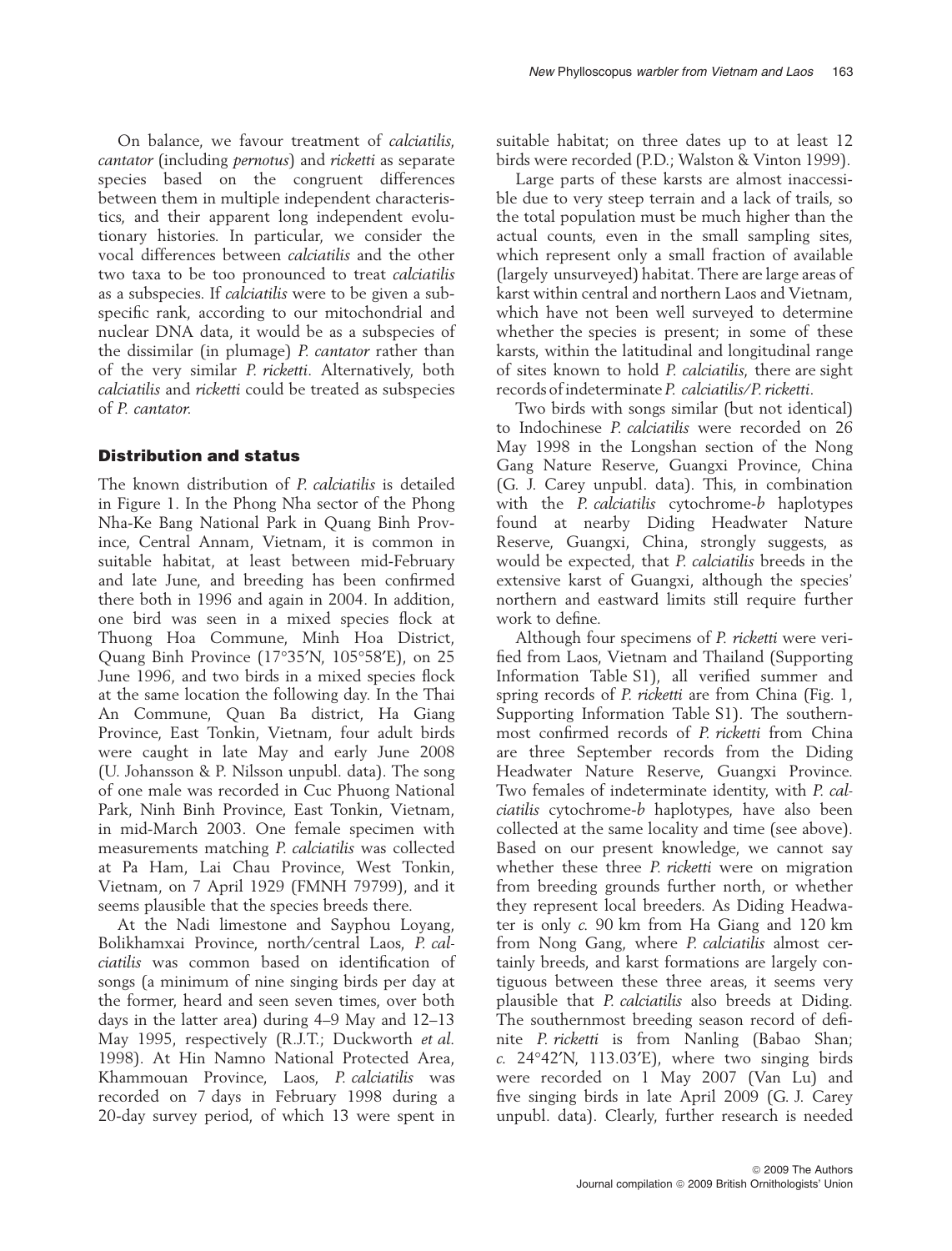to establish the distributions of both species in southern China and to establish the nature of the boundary between them.

It seems likely that P. calciatilis is resident. Consistent with resident status, unidentified (silent) P. calciatilis⁄P. ricketti were found commonly in the karsts of Hin Namno National Protected Area in December 1995 to January 1996 and in Phong Nha-Ke Bang National Park in September–October 1998 (Timmins & Khounboline 1996, Timmins et al. 1999). Adding these to the confirmed identifications, there are therefore plausible records of P. calciatilis from the Hin Namno-Phong Nha karsts in all months except March, May, August and November (when there have been no suitable surveys). However, determining the extent of dispersal outside the breeding range will be difficult because of the presumed widespread presence in these parts of Southeast Asia of P. ricketti (e.g. Robson 2000, Bairlein et al. 2006, confirmed in the present study). However, in Indochina, indeterminate P. calciatilis/P. ricketti have not often been found away from limestone karst areas in autumn or winter, despite extensive surveys of non-limestone areas. We have studied four individuals matching P. ricketti in morphometrics and wing formula from Thailand, Vietnam and Laos between early October and late March (Supporting Information Table S1). As a consequence of the recognition of P. calciatilis as a distinct taxon, the records published as *P. ricketti* from throughout that species' formerly assumed breeding and nonbreeding range need to be re-evaluated.

# Habitat

Phylloscopus calciatilis occurs in broadleaved evergreen and semi-evergreen forest associated with limestone karst mountains. At Phong Nha-Ke Bang it was only found in the forest on the mountains or, uncommonly, in valleys between karsts, frequently on steep slopes, between 80 m and at least 200 m; it was never encountered in the forest in the plains away from the hills. At Hin Namno National Protected Area P. calciatilis was found in old-growth and mature secondary semi-evergreen forest on limestone karst, between 280 and 460 m. Most records came from taller forest (15–20-m-tall trees) that was generally restricted to valley floors in limestone karst. However, this may have been an artefact of trails in limestone karst areas frequently following valley floors, the 'paths of least resistance' in such habitat. In the Nadi and Sayphou Loyang areas, Laos, it was found in dry evergreen and semi-evergreen forest and secondary growth on limestone over 600–1000 m. In the Thai An Commune, Ha Giang, East Tonkin, it was observed in tall secondary scrub on a well-vegetated slope within a karst landscape at approximately 1200 m.

The two males with songs matching P. calciatilis in the Nong Gang Nature Reserve, Guangxi Province, China, were observed in an area of dense secondary evergreen broadleaved forest with rocky limestone cliffs at an altitude of 250 m (G. J. Carey unpubl. data).

Due to the difficulty of interpretation of previous data relating to P. ricketti, we can only be certain of its habitat usage in the breeding areas of Emei Shan, Wuyi Shan and Qinling Shan, where P. ricketti occurs in broadleaved forest at rather low elevation in mountains (mainly c. 700–1200 m). At least locally, it occurs on karst limestone (for example, the type locality in Wuyi Shan in Fujian Province, China, is renowned for its karst), and all verified localities (Fig. 1, Supporting Information Table S1) within the breeding range of P. ricketti appear to have topography typical of limestone terrain, at least nearby, although other terrain types are also present (determined from remote imagery available on Google Earth, NASA Shuttle Radar Topography Mission elevation datasets, and geological maps from the China Geological Survey). Phylloscopus cantator also breeds in broadleaved forest in the Indian subcontinent at 300–2000 m (Rasmussen & Anderton 2005, Bairlein et al. 2006) and in northern Laos at 550–1000 m (Tizard et al. 1997, Davidson 1998). We are not aware of P. cantator breeding in karst limestone, and at least the Lao sites are remote from such habitat.

In summary, P. calciatilis and P. ricketti have at least partly similar habitat preferences, whereas P. cantator appears to differ to a greater extent in habitat preference.

# **Breeding**

At Hin Namno National Protected Area, birds were holding territory in mid-February, the time when the surveys commenced, generally singing from the mid-canopy or canopy of taller trees. Most territorial individuals responded rather vigorously to tape playback of song of P. calciatilis. In mid-April 2004 at Phong Nha-Ke Bang, males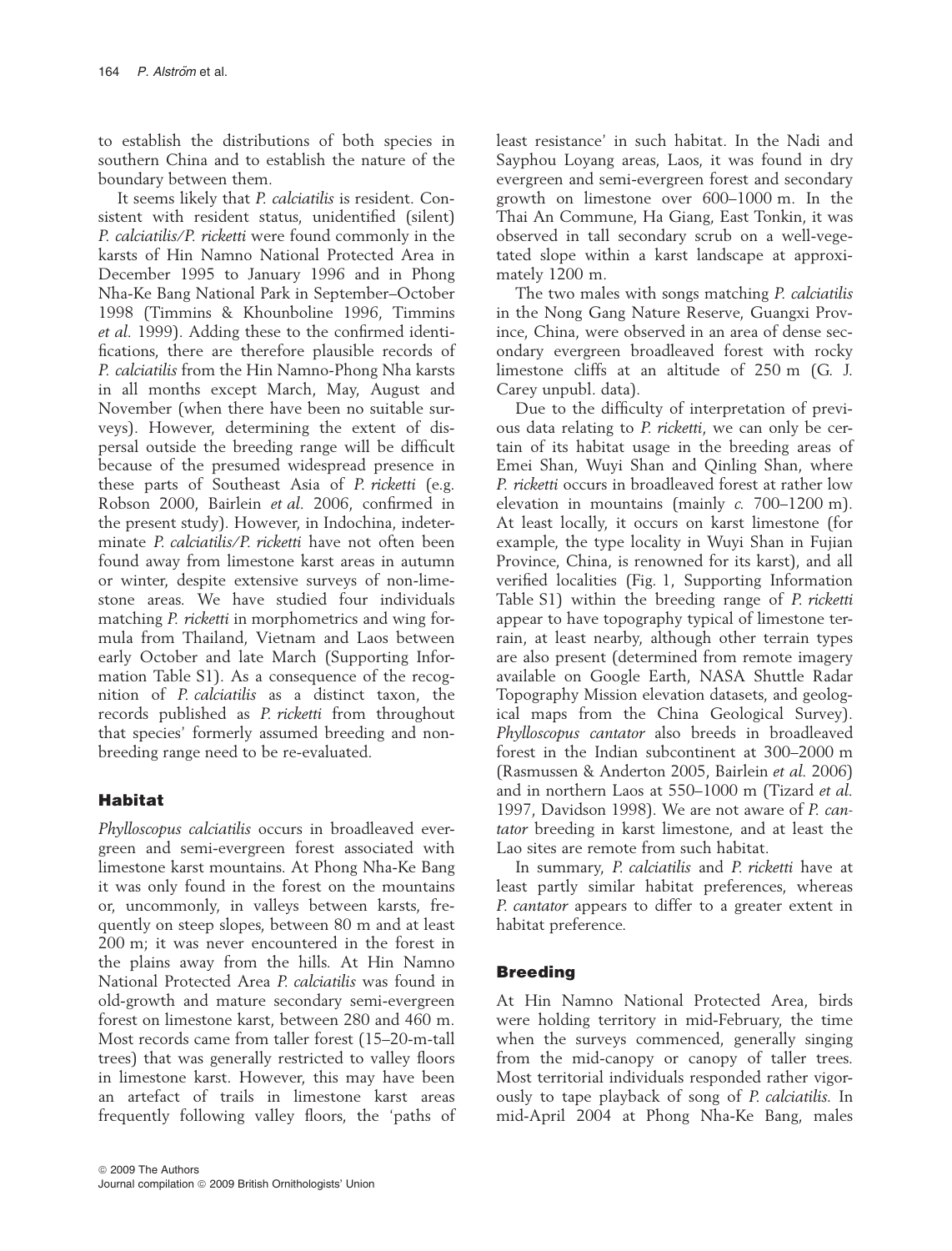were singing, although the song activity was considered to be lower than would be expected at the beginning of the breeding season. When exposed to playback of song of P. calciatilis, they always responded strongly. One male was seen carrying food on 15 April, and thus presumably had young. The fledged juvenile paratype was collected on 29 June. At the Nadi and Sayphou Loyang Limestone areas, during 4–13 May 1995 the birds were probably holding breeding territories: they were seen on successive days in the same patches of forest and were calling and singing frequently. Phylloscopus ricketti sings on the breeding grounds from at least the last week of April, although there are specimens from the type locality in Fujian Province from early April onwards.

# **Behaviours**

When agitated by playback, males raised their crown-feathers and flicked their wings slightly, giving slightly accelerated song strophes and frequent bouts of persistent calling.

# Moult

The holotype, which is an adult, collected on 29 June, is in active body and wing moult, with the inner primaries being replaced; the tail is probably in moult (only two old feathers left). The paratype collected at the same locality on the same day, which is a juvenile, has not yet commenced the post-juvenile moult. The two birds caught in Phong Nha-Ke Bang in mid-April had rather fresh head and body plumage and slightly more worn wings and tail, indicating that they had gone through a partial pre-breeding moult earlier in the year. The four birds caught in late May–early June at Ha Giang had moderately to rather heavily worn plumages (based on photos and one specimen). At least one bird had commenced the moult of the innermost two primaries.

# Conservation

The conservation status of P. calciatilis depends largely on the status of its habitat, because it is too small to be hunted specifically, and does not behave in a way that is likely to make bycatch (through hunting of other species) a significant problem. There are large areas of karst within its known range: in the known areas, birds are clearly at reasonably high densities, and accordingly a large total population size seems likely. The terrain is unfavourable for industrial agriculture in any form or for any other type of landscape-level conversion. However, in marginal and some internal parts of each karst block, piecemeal clearance for subsistence agriculture and collection of wood for fire and timber is reducing the extent and 'quality' of forest patches. If the species is dependent upon the stands of taller forest in karst, its population may be declining. Without study of habitat use it is impossible to say. Even if it is dependent upon such forest, which in some areas is experiencing intense local pressure, a flight over much of the karst in central Laos (but not including Hin Namno National Protected Area) in November 2008 by J.W.D. revealed many large areas of reasonably tall forest remaining within the limestone karst formations.

P.A. is most grateful to Le Van Bao for his invaluable assistance during P.A.'s visit to Phong Nha Ke Bang. We are most grateful to Mark Adams, Robert Prys-Jones and the Natural History Museum, Tring, UK, for granting us permission to study specimens and take footpad samples from the type specimens of P. calciatilis, and for lending us specimens of P. ricketti; to Mark Adams and Nigel Cleere for rechecking some characteristics on the type specimens of calciatilis; to John Bates, David Willard and The Field Museum, Chicago, USA for granting access to the collections; to Paul Sweet, Peter Capainolo and the American Museum of Natural History, New York, USA for providing details of holdings, including measurements; James Dean and the Smithsonian National Museum of Natural History, Washington, DC, USA for providing details of holdings, including measurements; to Eric Pasquet and the Muséum National d'Histoire Naturelle, Paris, for loan of specimens of P. ricketti; to Peter Nilsson, Ulf Johansson, Per Ericson and the Swedish Museum of Natural History, Stockholm, for tissue and blood samples of P. calciatilis and P. ricketti; to Normand David for advice on formation of the scientific name; to Mark Robbins, Townsend Peterson and the University of Kansas Natural History Museum for loan of tissue samples and specimens of P. ricketti; to Jochen Martens for a tissue sample of P. cantator; to Geoff J. Carey, Mike Crosby, Hannu Jännes, Van Lu, Pratap Singh, Tim Woodward and Richard Ranft⁄ British Library National Sound Archive for recordings of P. ricketti and P. cantator; to Hannu Jännes and Mika Bruun for measurements and photos of one P. ricketti; to Ulf Johansson/Swedish Museum of Natural History for photos of P. calciatilis; to Dave Farrow for digitizing some of the sound recordings; to Paul J. Leader for photos of P. goodsoni; to René Pop for brushing up P.A.'s video cuts to usable photos; to Christopher Reisborg for brushing up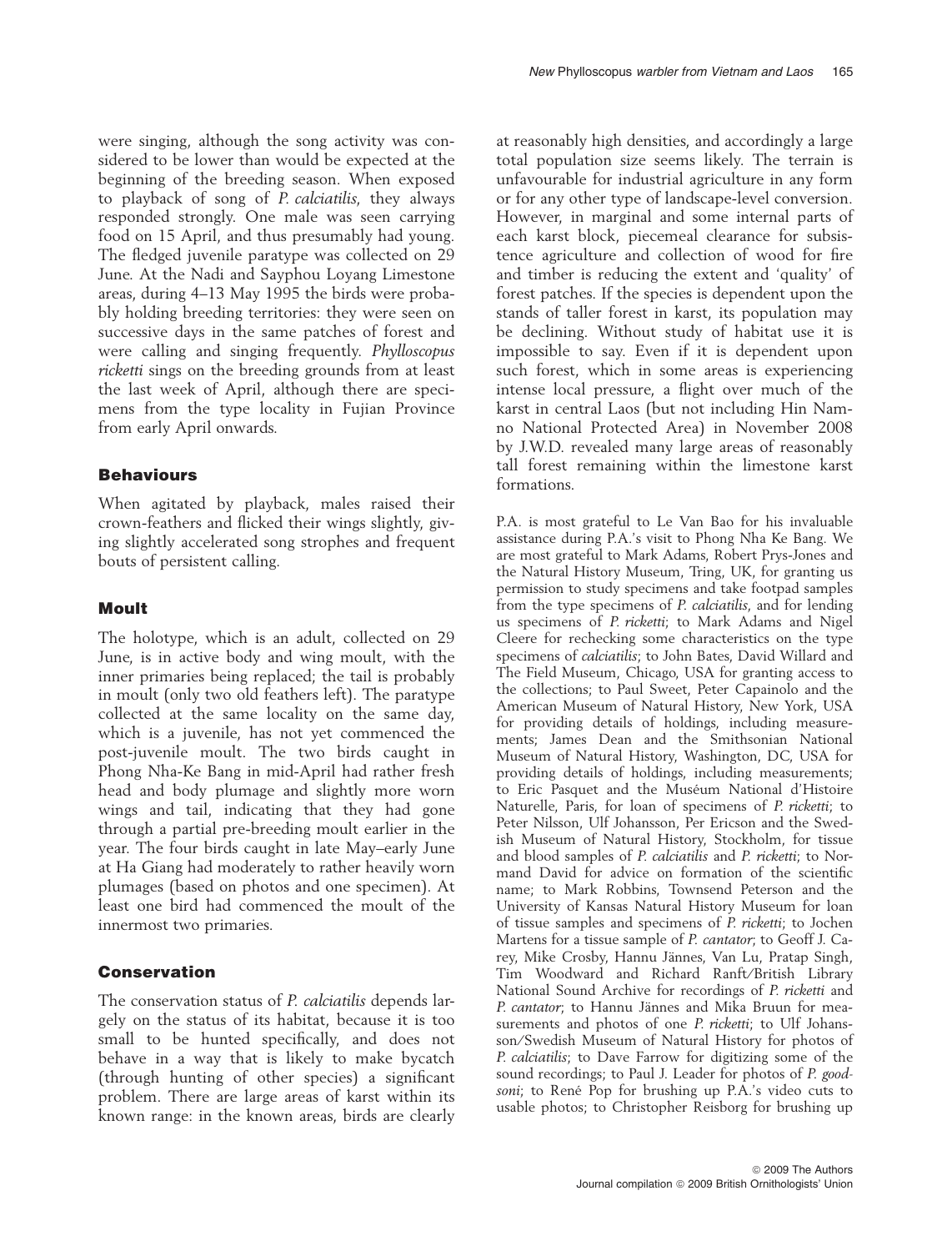U.O.'s scanned photos of P. ricketti; to Yang Liu for distributional data from China and help with obtaining additional sound recordings; to Hanna Göransson and Anders Isaksson, Department of Medical Sciences, Uppsala University, for help with the PCA; and to George Sangster for comments on the manuscript. The surveys in Laos during which the species was found were possible only with the help of numerous people and institutions, as acknowledged in Timmins and Khounboline (1996), Duckworth et al. (1998) and Walston and Vinton (1999). P.A. also gratefully acknowledges the Riksmusei Vänners Linnaeus award, which has allowed him to take time off to work on this paper.

### REFERENCES

- Akaike, H. 1973. Information theory as an extension of the maximum likelihood principle. In Petrov, B.N. & Csaki, F. (eds) Second International Symposium on Information Theory: 267–281. Budapest: Akademiai Kiado.
- Allen, E.S. & Omland, K.E. 2003. Novel intron phylogeny supports plumage convergence in orioles (Icterus). Auk 120: 961–969.
- Alström, P. & Olsson, U. 1990. Taxonomy of the Phylloscopus proregulus complex. Bull. Brit. Orn. Club 110: 38–43.
- Alström, P. & Olsson, U. 1992. On the taxonomic status of Phylloscopus affinis and Phylloscopus subaffinis. Bull. Brit. Orn. Club 112: 111–125.
- Alström, P. & Olsson, U. 1995. A new species of Phylloscopus warbler from Sichuan Province, China. Ibis 137: 459-468.
- Alström, P., Olsson, U. & Colston, P.R. 1992. A new species of Phylloscopus warbler from central China. Ibis 134: 329–334.
- Alström, P., Olsson, U. & Colston, P. 1997. Re-evaluation of the taxonomic status of Phylloscopus proregulus kansuensis Meise. Bull. Brit. Orn. Club 117: 177–193.
- Bairlein, F., Alström, P., Aymí, R., Clement, P., Dyrcz, A., Gargallo, G., Hawkins, F., Madge, S., Pearson, D. & Svensson, L. 2006. Family Sylviidae (Warblers). In del Hoyo, J., Elliott, A. & Christie, D.A. (eds) Handbook of the Birds of the World, Vol. 11: 492–709. Barcelona: Lynx Edicions.
- Charif, R.A., Clark, C.W. & Fristrup, K.M. 2003. Raven 1.1. Ithaca, NY: Cornell Laboratory of Ornithology.
- Cheng, T.-H. 1987. A Synopsis of the Avifauna of China. Beijing: Paul Parey.
- Connop, S. 1995. Birdsongs of the Himalayas. Toronto: Turaco Nature Services.
- Cramp, S. (ed.) 1992. The Birds of the Western Palearctic, Vol. 6. Oxford: Oxford University Press.
- Davidson, P. (ed.) 1998. A wildlife and habitat survey of Nam Et and Phou Loeuy NBCAs, Houaphanh Province, Lao PDR. Vientiane: CPAWM/WCS.
- Dickinson, E.C. 2003. The Howard and Moore Complete Checklist of the Birds of the World. London: Christopher Helm.
- Dietzen, C., Hackenberg, C., Heyne, K.-H., Sauer-Gürth, H., Staudter, H. & Wink, M. 2007. Genetically confirmed interbreeding between Western Bonelli's Warbler (Phylloscopus bonelli) and Wood Warbler (P. sibilatrix). J. Ornithol. 148: 85–90.
- Duckworth, J.W., Evans, T.D., Robichaud, W.G., Thewlis, R.M., Timmins, R.J. & Tizard, R.J. 1998. Bird records

from Laos, October 1994–August 1995. Forktail 13: 33–68 (including errata sheet distributed with Forktail 14).

- Fuchs, J., Cibois, A., Duckworth, J.W., Eve, R., Robichaud, W.G., Tizard, T. & Van Gansberghe, D. 2007. Birds of Phongsaly province and the Nam Ou river, Laos. Forktail 23: 22–86.
- Gill, F., Wright, M. & Donsker, D. 2009. IOC World Bird Names (version 2.2). Available at http://www.worldbird names.org/.
- Gu, X., Fu, Y.-X. & Li, W.-H. 1995. Maximum likelihood estimation of the heterogeneity of substitution rate among nucleotide sites. Mol. Biol. Evol. 12: 546–557.
- Hansson, M.C., Bensch, S. & Brännström, O. 2000. Range expansion and the possibility of an emerging contact zone between two subspecies of Chiffchaff Phylloscopus collybita ssp. J. Avian Biol. 31: 548–558.
- Hasegawa, M., Kishino, H. & Yano, T. 1985. Dating of the human–ape splitting by a molecular clock of mitochondrial DNA. J. Mol. Evol. 22: 160–174.
- Hebert, P.D.N., Stoeckle, M.Y., Zemiak, T.S. & Francis, C.M. 2004. Identification of birds through DNA barcodes. PLoS Biol. 2: 1657–1663.
- Helbig, A.J., Seibold, I., Martens, J. & Wink, M. 1995. Genetic differentiation and phylogenetic relationships of Bonelli's Warbler Phylloscopus bonelli and Green Warbler Phylloscopus nitidus. J. Avian Biol. 26: 139–153.
- Helbig, A.J., Martens, J., Seibold, I., Henning, F., Schottler, B. & Wink, M. 1996. Phylogeny and species limits in the Palaearctic chiffchaff Phylloscopus collybita complex: mitochondrial genetic differentiation and bioacoustic evidence. Ibis 138: 650–666.
- Hudson, R.R. 1992. Gene trees, species trees, and the segregation of ancestral alleles. Genetics 131: 509-512.
- Irwin, D., Alström, P., Olsson, U. & Benowitz-Fredericks, Z.M. 2001. Cryptic species in the genus Phylloscopus (Old World leaf warblers). Ibis 143: 233–247.
- Jobb, G. 2008. Treefinder. Munich. Distributed by the author at http://www.treefinder.de [version June 2008].
- Jobb, G., von Haeseler, A. & Strimmer, K. 2004. Treefinder: a powerful graphical analysis environment for molecular phylogenetics. BMC Evol. Biol. 4: 18.
- Johansson, U., Alström, P., Olsson, U., Ericson, P.G.P., Sundberg, P. & Price, T.D. 2007. Build-up of the Himalayan avifauna through immigration: a biogeographical analysis of the Phylloscopus and Seicercus warblers. Evolution 61: 324–333.
- Lanave, C., Preparata, C., Saccone, C. & Serio, G. 1984. A new method for calculating evolutionary substitution rates. J. Mol. Evol. 20: 86–93.
- Marchetti, K., Price, T.D. & Richman, A.D. 1995. Correlates of wing morphology with foraging behaviour and migration distance in the genus Phylloscopus. J. Avian Biol. 26: 177–181.
- Martens, J., Tietze, D.T., Eck, S. & Veith, M. 2004. Radiation and species limits in the Asian Pallas's warbler complex (Phylloscopus proregulus s.l.). J. Ornithol. 145: 206–222.
- Martens, J., Sun, Y.-H. & Päckert, M. 2008. Intraspecific differentiation of Sino-Himalayan bush-dwelling Phylloscopus leaf warblers, with description of two new taxa (P. fuscatus, P. fuligiventer, P. affinis, P. armandii, P. subaffinis). Vert. Zool. 58: 233–265.
- Mayr, E. 1942. Systematics and the Origin of Species. Cambridge, MA: Harvard University Press.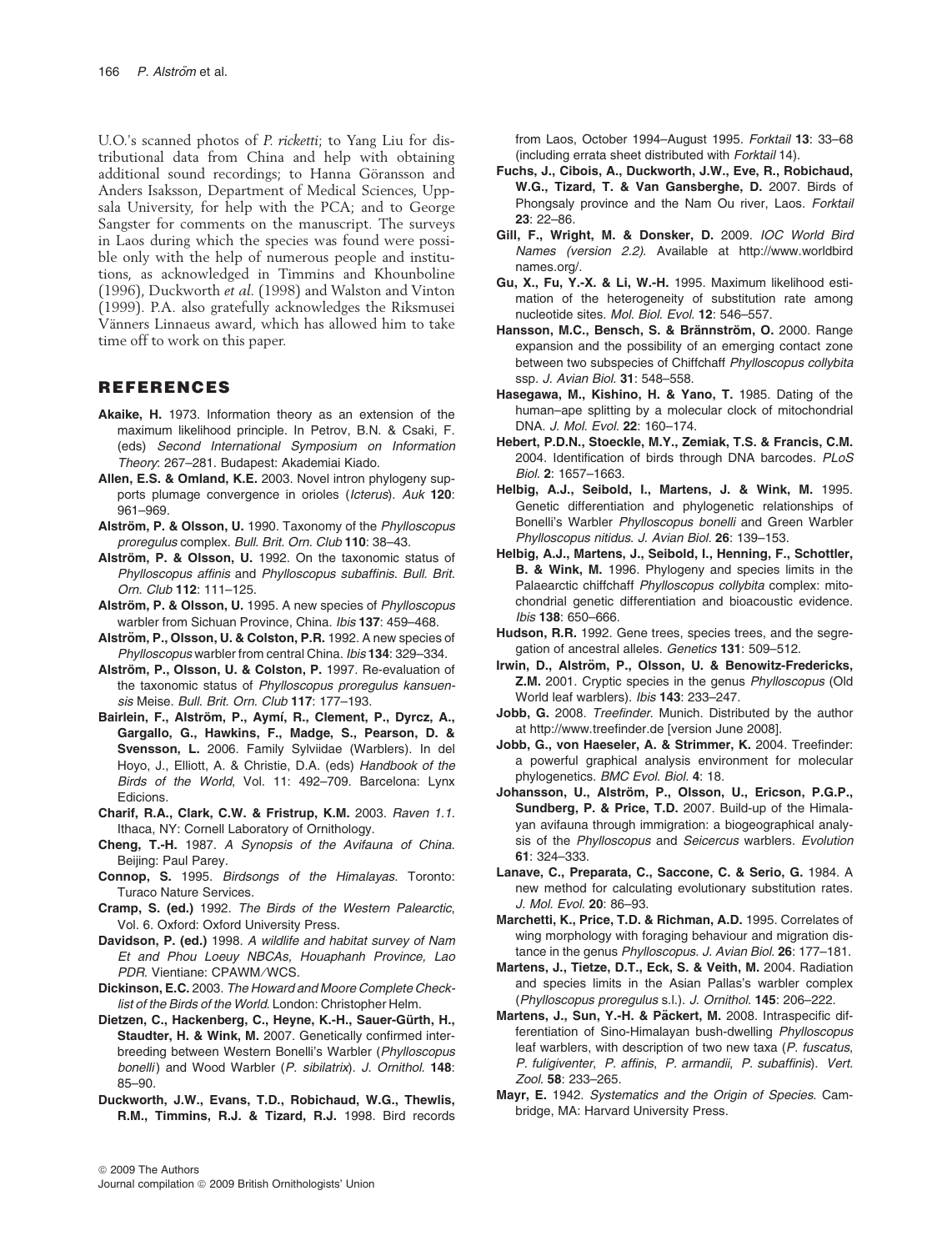- Moore, W.S. 1995. Inferring phylogenies from mtDNA variation: mitochondrial-gene trees versus nuclear-gene trees. Evolution 49: 718–726.
- Nylander, J.A.A. 2004. MrModeltest. Version 2.0. Available at http://www.ebc.uu.se/systzoo/staff/nylander.html
- Nylander, J.A.A., Ronquist, F., Huelsenbeck, J.P. & Nieves-Aldrey, J.L. 2004. Bayesian phylogenetic analysis of combined data. Syst. Biol. 53: 47-67.
- Olsson, U., Alström, P. & Colston, P.R. 1993. A new species of Phylloscopus warbler from Hainan Island, China. Ibis 135: 2–7.
- Olsson, U., Alström, P. & Sundberg, P. 2004. Nonmonophyly of the avian genus Seicercus (Aves: Sylviidae) revealed by mitochondrial DNA. Zool. Scr. 33: 501-510.
- Olsson, U., Alström, P., Ericson, P.G.P. & Sundberg, P. 2005. Non-monophyletic taxa and cryptic species – evidence from a molecular phylogeny of leaf-warblers (Phylloscopus, Aves). Mol. Phylogenet. Evol. 36: 261–276.
- Päckert, M., Martens, J., Sun, Y.-H. & Veith, M. 2004. The radiation of the Seicercus burkii complex and its congeners (Aves: Sylviidae): molecular genetics and bioacoustics. Org. Div. Evol. 4: 341–364.
- Päckert, M., Blume, C., Sun, Y.-H., Wei, L. & Martens, J. 2009. Acoustic differentiation reflects mitochondrial lineages in Blyth's leaf warbler and white-tailed leaf warbler complexes (Aves: Phylloscopus reguloides, Phylloscopus davisoni). Biol. J. Linn. Soc. 96: 584–600.
- Pamilo, P. & Nei, M. 1988. Relationships between gene trees and species trees. Mol. Biol. Evol. 5: 568–583.
- Price, T.D. & Bouvier, M.M. 2002. The evolution of F1 postzygotic incompatibilities in birds. Evolution 56: 2083–2089.
- Rasmussen, P.C. & Anderton, J.C. 2005. Birds of South Asia: The Ripley guide. Barcelona: Lynx Edicions.
- Robson, C. 2000. A Field Guide to the Birds of South-East Asia. London: New Holland.
- Rodríguez, J., Oliver, L., Marín, A. & Medina, R. 1990. The general stochastic model of nucleotide substitution. J. Theor. Biol. 142: 485–501.
- Ronquist, F. & Huelsenbeck, J.P. 2003. MrBayes 3: Bayesian phylogenetic inference under mixed models. Bioinformatics 19: 1572–1574.
- Saitoh, T., Nishiumi, I., Alström, P., Olsson, U. & Ueda, K. 2006. Deep phylogeographical divergences among far eastern populations of the widespread Arctic Warbler. J. Ornithol. 147: 242.
- Sibley, C.G. & Monroe, B.L. Jr 1990. Distribution and Taxonomy of Birds of the World. New Haven: Yale University Press.
- Sorensen, M.D. & Quinn, T.W. 1998. Numts: a challenge for avian systematics and population biology. Auk 115: 214–221.
- Swofford, D.L. 2002. PAUP\*: Phylogenetic Analysis Using Parsimony (\*and other methods). Version 4.0b10. Sunderland, MA: Sinauer Associates.
- Tavaré, S. 1986. Some probabilistic and statistical problems on the analysis of DNA sequences. Lect. Math. Life Sci. 17: 57–86.
- Thewlis, R.M., Duckworth, J.W., Evans, T.D. & Timmins, R.J. 1998. The conservation status of birds in Laos: a review of key species. Bird Conserv. Int. 8(Suppl.): 1–159.
- Ticehurst, C.B. 1938. A Systematic Review of the Genus Phylloscopus. London: British Museum.
- Timmins, R.J. & Khounboline, K. 1996. A Preliminary Wildlife and Habitat Survey of Hin Namno National Biodiversity Conservation Area, Khammouan Province, Lao PDR.

Vientiane: Centre for Protected Areas and Watershed Management ⁄ Wildlife Conservation Society.

- Timmins, R.J., Do, T., Trinh, V.C. & Hendrichsen, D.K. 1999. A Preliminary Assessment of the Conservation Importance and Conservation Priorities of the Phong Nha– Ke Bang Proposed National Park, Quang Binh Province, Vietnam. Hanoi: Fauna & Flora International.
- Tizard, R.J., Davidson, P., Khounboline, K. & Salivong, K. 1997. A Wildlife and Habitat Survey of Nam Ha and Nam Kong Protected Areas, Luang Namtha Province, Lao PDR. Vientiane: CPAWM/WCS.
- Walston, J.L. & Vinton, M.D. (eds) 1999. A Wildlife and Habitat Survey of Hin Namno National Biodiversity Conservation Area and Adjacent Areas, Khammouane Province, Lao PDR. Vientiane: WWF Lao Project Office and Wildlife Conservation Society Lao Programme.
- Watson, G.E., Traylor, M.A. Jr & Mayr, E. 1986. Family Sylviidae. In Mayr, E. & Cottrell, G.W. (eds) Checklist of Birds of the World, Vol. 11: 3–294. Cambridge, MA: Museum of Comparative Zoology.
- Williamson, K. 1967. Identification for Ringers 2. The Genus Phylloscopus, 2nd edn. Tring: British Trust for Ornithology.
- Wu, C.-I. 1991. Inferences of species phylogeny in relation to segregation of ancient polymorphisms. Genetics 127: 429–435.
- Yang, Z. 1994. Maximum likelihood phylogenetic estimation from DNA sequences with variable rates over sites: approximate methods. J. Mol. Evol. 39: 306-314.

Received 23 June 2009; revision accepted 23 October 2009.

#### SUPPORTING INFORMATION

Additional Supporting Information may be found in the online version of this article:

- Audio file S1. Phylloscopus calciatilis Call No. 1 Phong Nha-Ke Bang, Vietnam, April 2004.
- Audio file S2. Phylloscopus calciatilis Call No. 2 Phong Nha-Ke Bang, Vietnam, April 2004.

Audio file S3. Phylloscopus calciatilis Song No. 1 Hin Namno, Laos, Feb 1998.

Audio file S4. Phylloscopus calciatilis Song No. 1 Phong Nha-Ke Bang, Vietnam, April 2004.

Audio file S5. Phylloscopus calciatilis Song No. 8 Phong Nha-Ke Bang, Vietnam, April 2004.

Table S1. Material studied (including samples used for the molecular study and their GenBank accession numbers).

Table S2. Characteristics of the songs of *Phyllo*scopus calciatilis, Phylloscopus ricketti and Phylloscopus cantator.

Table S3. Syntax of songs of Phylloscopus calciatilis, Phylloscopus ricketti and Phylloscopus cantator.

Table S4. Characteristics of calls of *Phylloscopus* calciatilis, Phylloscopus ricketti and Phylloscopus cantator cantator.